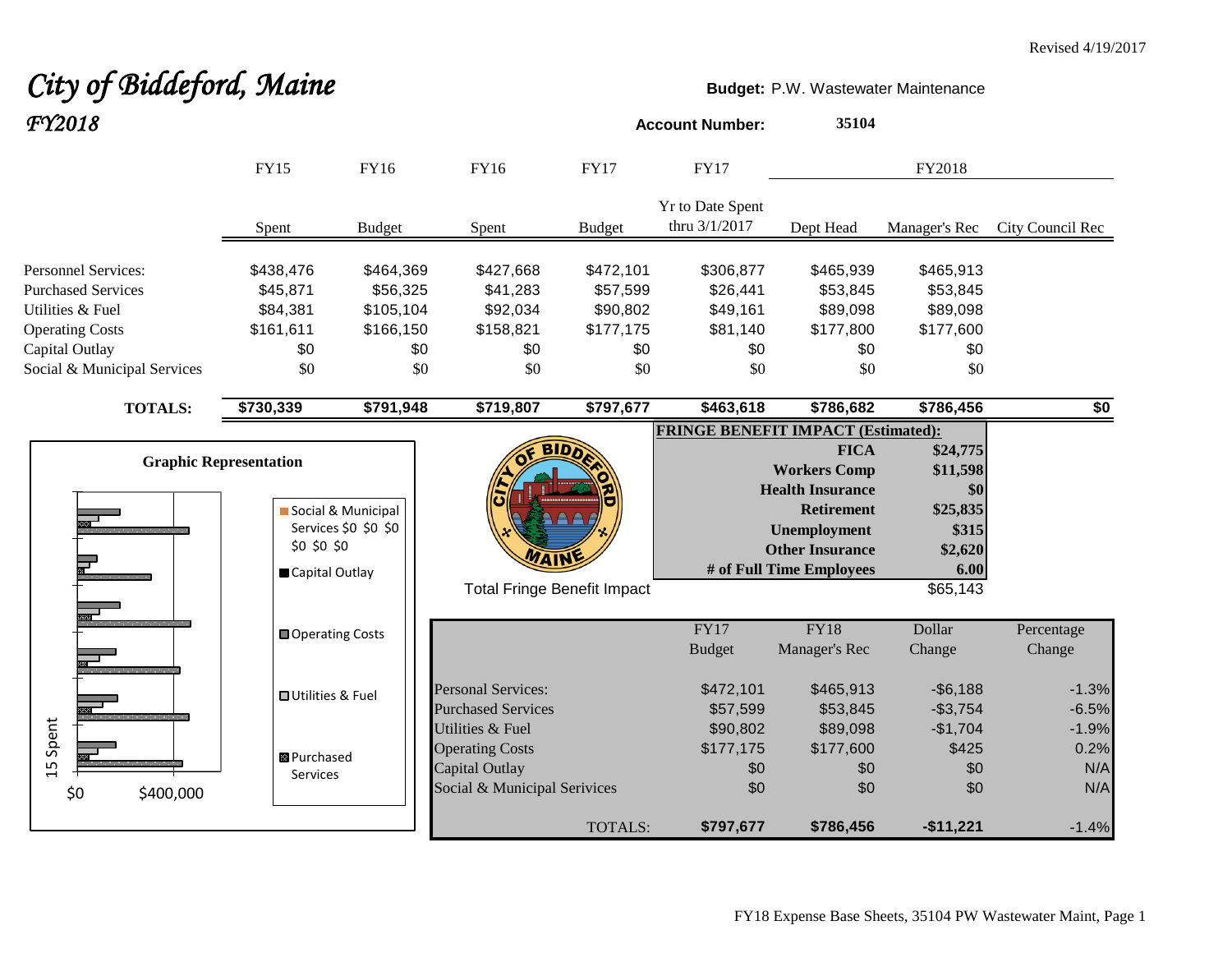# FY2018 Personnel Services

| Account           |                                     | <b>FY15</b> | <b>FY16</b>   | <b>FY16</b> | <b>FY17</b>   | <b>FY17</b>             | FY2018    |           |
|-------------------|-------------------------------------|-------------|---------------|-------------|---------------|-------------------------|-----------|-----------|
| Number            | Description                         | Spent       | <b>Budget</b> | Spent       | <b>Budget</b> | <b>Yr to Date Spent</b> | Dept Head | Mgr's Rec |
|                   |                                     |             |               |             |               |                         |           |           |
|                   | 60102 Mid Mgmt Hrly Employee Wag    | \$66,311    | \$67,877      | \$68,142    | \$68,957      | \$44,994                | \$70,320  | \$70,320  |
|                   | 60105 F-T Employee Wage Exp         | \$234,534   | \$247,337     | \$228,861   | \$250,435     | \$156,439               | \$234,620 | \$234,620 |
|                   | 60111 Overtime Wage Expense         | \$5,204     | \$10,710      | \$7,537     | \$10,845      | \$14,379                | \$9,597   | \$9,597   |
|                   | 60129 Insurance Buyout Pay          | \$2,000     | \$2,000       | \$2,000     | \$2,000       | \$1,000                 | \$2,000   | \$2,000   |
|                   | 60201 FICA/Medicare-ER Share Exp    | \$21,897    | \$25,621      | \$21,615    | \$25,961      | \$15,316                | \$24,775  | \$24,775  |
|                   | 60202 MPERS-Employer Share Exp      | \$10,437    | \$12,434      | \$15,146    | \$17,917      | \$12,116                | \$18,510  | \$18,510  |
|                   | 60203 457 Plan-Employer Share Exp   | \$6,343     | \$6,985       | \$4,453     | \$7,117       | \$2,993                 | \$7,325   | \$7,325   |
|                   | 60210 HPHC Ins Employer Share Exp   | \$8,332     | \$9,095       | \$7,621     | \$8,871       | \$4,330                 | \$0       | \$0       |
|                   | 60211 NNEBT Ins Employer Share Ex   | \$80,822    | \$78,606      | \$68,678    | \$74,120      | \$52,527                | \$92,971  | \$92,971  |
|                   | 60212 S-T Disability ER Share Exp   | \$71        | \$90          | \$82        | \$93          | \$59                    | \$30      | \$30      |
|                   | 60213 L-T Disability ER Share Exp   | \$181       | \$214         | \$223       | \$245         | \$169                   | \$250     | \$250     |
|                   | 60216 Delta Dental ER Share         | \$0         | \$0           | \$0         | \$0           | \$0                     | \$0       | \$0       |
|                   | 60217 RHSA Plan ER Share            | \$0         | \$0           | \$495       | \$2,340       | \$1,510                 | \$2,340   | \$2,340   |
|                   | 60230 Clothing/Uniforms Expense     | \$1,902     | \$2,100       | \$1,716     | \$2,100       | \$774                   | \$2,100   | \$2,100   |
|                   | 60251 Conferences/Training Expense  | \$440       | \$1,200       | \$1,100     | \$1,000       | \$255                   | \$1,000   | \$1,000   |
|                   | 60252 Travel/Mileage Expense        | \$3         | \$50          | \$0         | \$50          | \$0                     | \$50      | \$25      |
|                   | 60253 Food/Lodging Expense          | \$0         | \$50          | \$0         | \$50          | \$18                    | \$50      | \$50      |
| <b>Totals</b>     |                                     | \$438,476   | \$464,369     | \$427,668   | \$472,101     | \$306,877               | \$465,939 | \$465,913 |
|                   | <b>FY2018 Purchased Services</b>    |             |               |             |               |                         |           |           |
|                   |                                     | <b>FY15</b> | <b>FY16</b>   | <b>FY16</b> | <b>FY17</b>   | <b>FY17</b>             | FY2018    |           |
| Account<br>Number | Description                         | Spent       | <b>Budget</b> | Spent       | <b>Budget</b> | Yr to Date Spent        | Dept Head | Mgr's Rec |
|                   |                                     |             |               |             |               |                         |           |           |
|                   | 60312 Temporary Contract Help Exp   | \$28,617    | \$28,750      | \$28,461    | \$30,024      | \$12,529                | \$29,270  | \$29,270  |
|                   | 60313 Construction Services Expense | \$8,639     | \$15,000      | \$4,810     | \$15,000      | \$10,591                | \$15,000  | \$15,000  |
|                   | 60330 Equipment Rent/Lease Exp      | \$33        | \$500         | \$39        | \$500         | \$1,892                 | \$500     | \$500     |
|                   | 60342 Grit Disposal Expense         | \$8,582     | \$12,000      | \$7,795     | \$12,000      | \$1,428                 | \$9,000   | \$9,000   |
|                   | 60345 Rodent Control Expense        | \$0         | \$75          | \$178       | \$75          | \$0                     | \$75      | \$75      |
| <b>Totals</b>     |                                     | \$45,871    | \$56,325      | \$41,283    | \$57,599      | \$26,441                | \$53,845  | \$53,845  |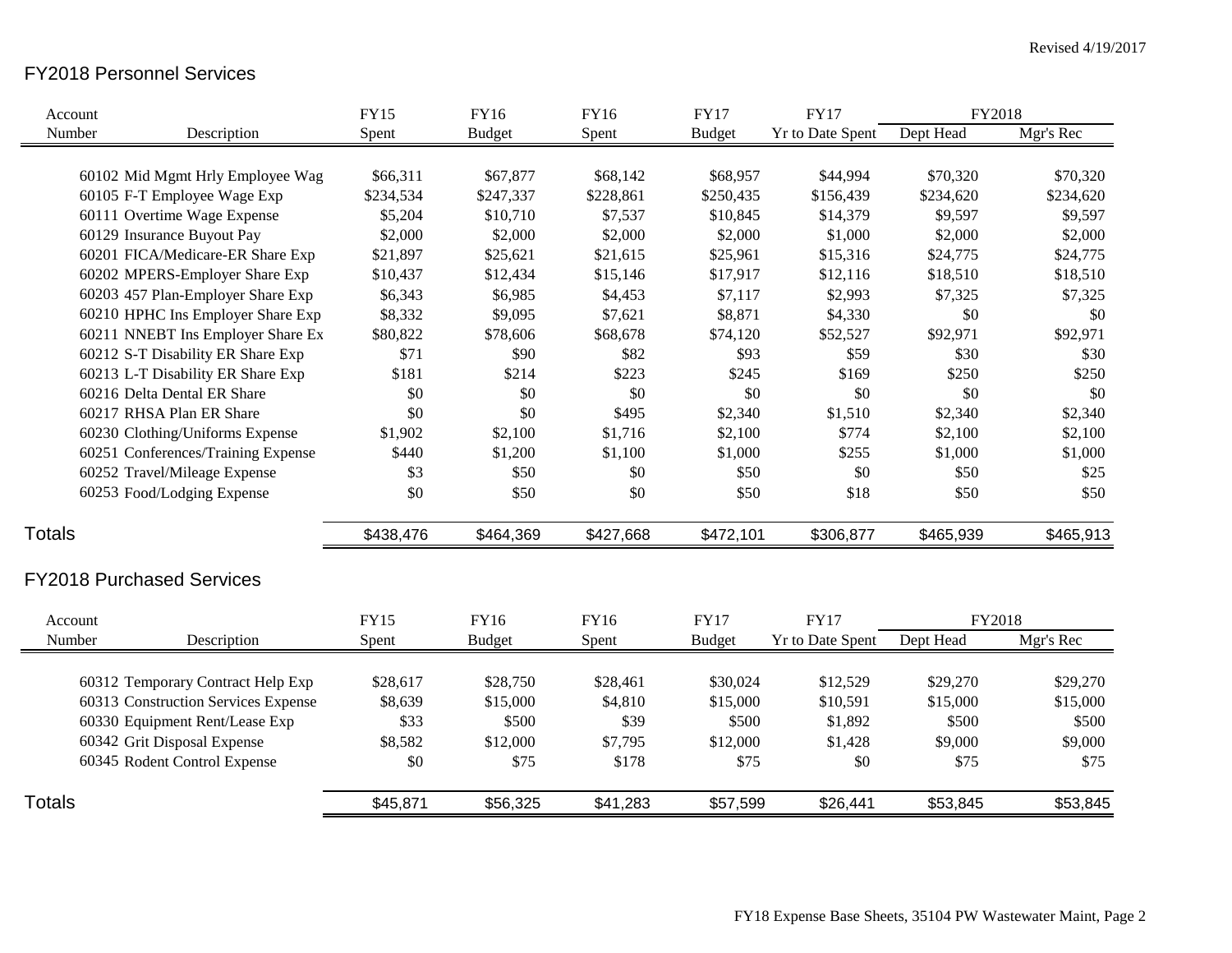# FY2018 Utilities & Fuel

| Account       |                                     | <b>FY15</b> | FY16          | FY16      | <b>FY17</b>   | <b>FY17</b>             | FY2018    |           |
|---------------|-------------------------------------|-------------|---------------|-----------|---------------|-------------------------|-----------|-----------|
| Number        | Description                         | Spent       | <b>Budget</b> | Spent     | <b>Budget</b> | Yr to Date Spent        | Dept Head | Mgr's Rec |
|               |                                     |             |               |           |               |                         |           |           |
|               | 60400 Electricity Expense           | \$55,723    | \$76,120      | \$65,074  | \$72,000      | \$37,479                | \$68,000  | \$68,000  |
|               | 60402 Phone/Celular/Paging Exp      | \$5,366     | \$5,204       | \$4,874   | \$4,542       | \$3,443                 | \$5,200   | \$5,200   |
|               | 60410 Diesel Fuel Expense           | \$13,690    | \$13,315      | \$12,019  | \$8,106       | \$4,820                 | \$9,108   | \$9,108   |
|               | 60411 Gasoline Expense              | \$9,601     | \$10,465      | \$10,067  | \$6,154       | \$3,418                 | \$6,790   | \$6,790   |
| <b>Totals</b> |                                     | \$84,381    | \$105,104     | \$92,034  | \$90,802      | \$49,161                | \$89,098  | \$89,098  |
|               | <b>FY2018 Other Operating Costs</b> |             |               |           |               |                         |           |           |
| Account       |                                     | <b>FY15</b> | FY16          | FY16      | <b>FY17</b>   | <b>FY17</b>             | FY2018    |           |
| Number        | Description                         | Spent       | <b>Budget</b> | Spent     | <b>Budget</b> | <b>Yr to Date Spent</b> | Dept Head | Mgr's Rec |
|               |                                     |             |               |           |               |                         |           |           |
|               | 60450 Building Repair/Maint Exp     | \$45,185    | \$52,000      | \$47,332  | \$50,000      | \$26,127                | \$50,000  | \$50,000  |
|               | 60452 Operating Equip Repair Exp    | \$20,347    | \$9,000       | \$16,284  | \$14,000      | \$9,005                 | \$13,625  | \$13,625  |
|               | 60453 Vehicle Repair/Tires/Oil Exp  | \$17,705    | \$19,000      | \$28,427  | \$19,000      | \$11,329                | \$20,000  | \$20,000  |
|               | 60457 Road Maint/Improve Non-Cap    | \$19,968    | \$20,000      | \$15,057  | \$20,000      | \$11,697                | \$20,000  | \$20,000  |
|               | 60461 Repair/Maint-CommunsEquip     | \$0         | \$650         | \$90      | \$650         | \$0                     | \$650     | \$650     |
|               | 60500 Admin/Office Supp/Eqt Non-Ca  | \$2,857     | \$3,800       | \$3,259   | \$3,500       | \$3,986                 | \$3,500   | \$3,500   |
|               | 60501 Operating Supp/Eqt Non-Cap    | \$7,914     | \$7,700       | \$4,931   | \$7,700       | \$1,467                 | \$7,700   | \$7,500   |
|               | 60505 Construction Supplies         | \$37,591    | \$43,500      | \$32,195  | \$43,500      | \$9,932                 | \$43,500  | \$43,500  |
|               | 60506 Equipment/Small Tools-Non-ca  | \$10,045    | \$10,500      | \$11,246  | \$18,825      | \$7,596                 | \$18,825  | \$18,825  |
| Totals        |                                     | \$161,611   | \$166,150     | \$158,821 | \$177,175     | \$81,140                | \$177,800 | \$177,600 |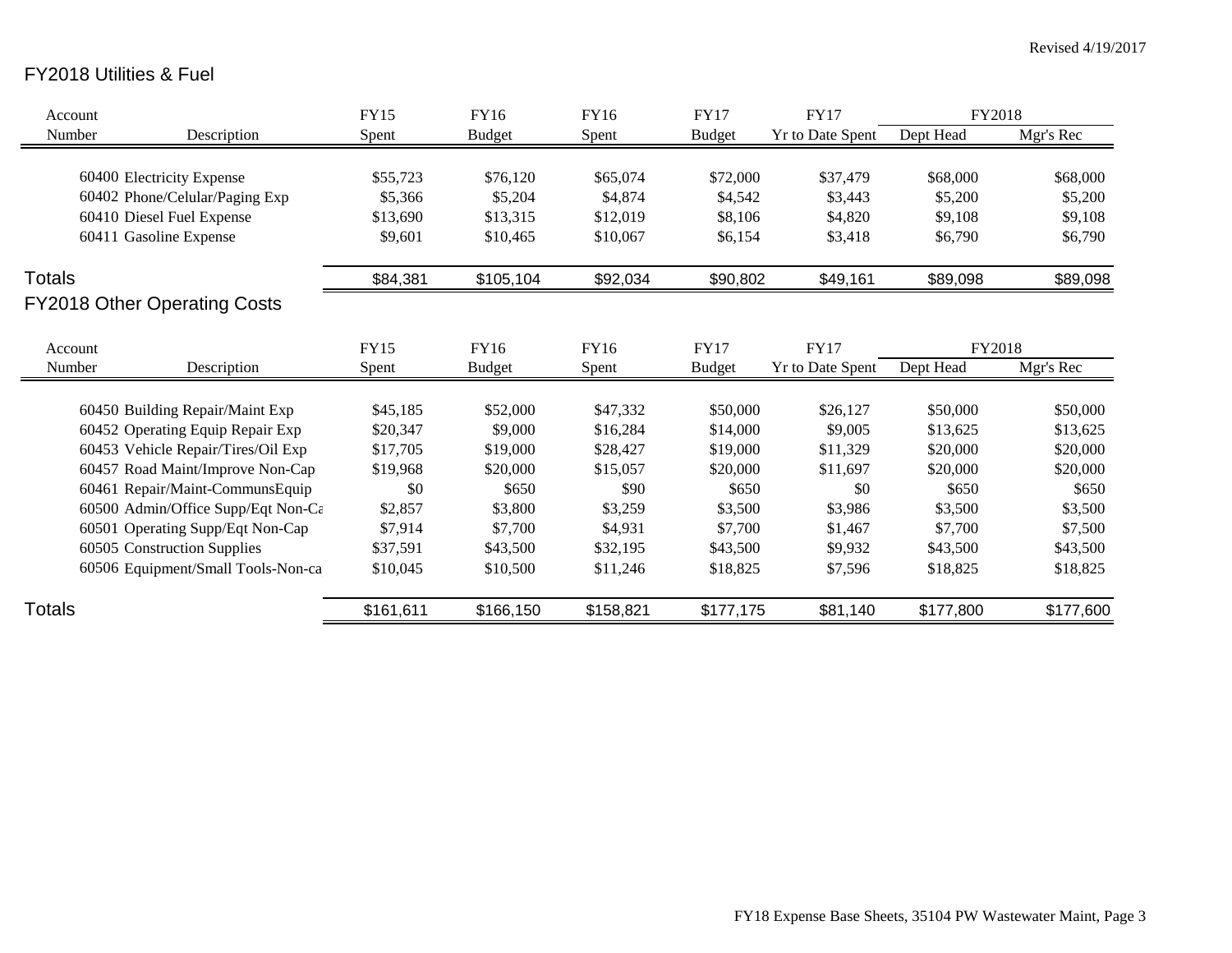

April 19, 2017 **Department:** P.W. Wastewater Maintenance

Account Title: Mid Mgmt Hrly Employee Wage Ex

Department Number: 35104 Account Number: 60102

| FY2015      | FY 2016       | FY 2016     | FY 2017       | FY 2017       |
|-------------|---------------|-------------|---------------|---------------|
| Actual      | <b>Budget</b> | Actual      | <b>Budget</b> | Est. Expended |
|             |               |             |               |               |
| \$66,310.54 | \$67,877.00   | \$68,141.87 | \$68,957.00   | \$68,957.00   |

| FY-2018       | Department  | City Mgr       | Council | Increase   |
|---------------|-------------|----------------|---------|------------|
|               | Reauest     | Recommendation | Action  | (Decrease) |
| <b>Budget</b> | \$70,320.00 | \$70,320.00    |         | \$1,363.00 |

**Support for Budget Request:** Provide justification for the budget request using as much detail as possible to support it. Examples of acceptable support include unit costs, quantity estimates, price quotes, etc. Requests based solely on a percentage increase above the previous budget will not be accepted. Use additional sheets if necessary.

Wastewater Supervisor salary with 2% increase included

See Payroll Worksheet for details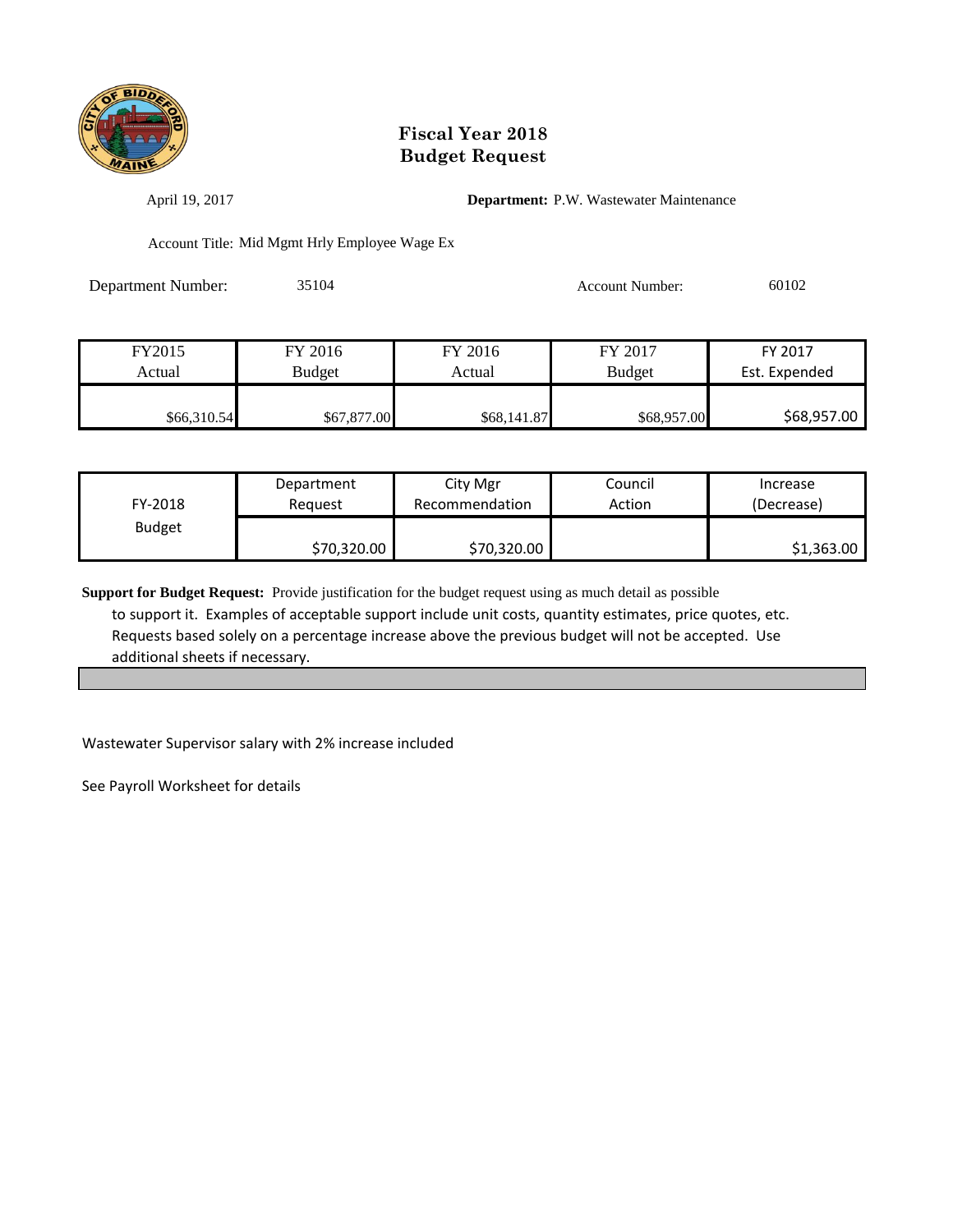#### DEPARTMENT PERSONAL SERVICES BUDGET WORKSHEET Fiscal Year 2018 BUDGET

#### DEPARTMENT: 35104 P.W. Wastewater Maintenance

|                                 |       |                 | <b>YEAREND</b><br><b>ANNUALIZED</b> |            | <b>CITY MANAGER</b> | <b>COUNCIL</b> |                      |               |              |
|---------------------------------|-------|-----------------|-------------------------------------|------------|---------------------|----------------|----------------------|---------------|--------------|
| <b>CLASSIFICATION</b>           | RANGE | <b>POSITION</b> | <b>TOTAL</b>                        | REOUESTED  | RECOMMEND.          | APPROP.        | <b>NAME</b>          | <b>OBJECT</b> | <b>FTE</b>   |
| Wastewater Supervisor           |       |                 | 67,895.78                           | 70,320.00  | 70,320.00           |                | Ron Kinney           | 60102         |              |
| <b>TOTALS FOR OBJECT CODE:</b>  |       | 1               | 67,895.78                           | 70,320.00  | 70,320.00           |                |                      |               |              |
| Sewer System Operator           |       |                 | 47,028.28                           | 49,983.00  | 49,983.00           |                | John Allen           | 60105         |              |
| Sewer System Tech               |       |                 | 46,768.80                           | 47,873.00  | 47,873.00           |                | Jeremy Court         | 60105         |              |
| Sewer System Tech Assistant     |       |                 | 40,019.20                           | 39,902.00  | 39,902.00           |                | <b>Steve Demers</b>  | 60105         |              |
| <b>Pump Station Tech</b>        |       |                 | 46,102.16                           | 46,876.00  | 46,876.00           |                | <b>Tanner Demers</b> | 60105         |              |
| <b>Pump Station Tech</b>        |       |                 | 47,910.20                           | 49,986.00  | 49,986.00           |                | Mike Jones           | 60105         |              |
| Admin. Asst. AC Clerical        |       |                 | 21,386.68                           | 0.00       | 0.00                |                | Linda Ridlon         | 60105         | $\mathbf{0}$ |
| <b>TOTALS FOR OBJECT CODE:</b>  |       | 6               | 249,215.32                          | 234,620.00 | 234,620.00          |                |                      |               | C            |
|                                 |       |                 |                                     |            |                     |                |                      |               |              |
| <b>TOTAL BUDGETED POSITIONS</b> |       |                 | 317,111.10                          | 304,940.00 | 304,940.00          | 0.00           |                      |               | 6            |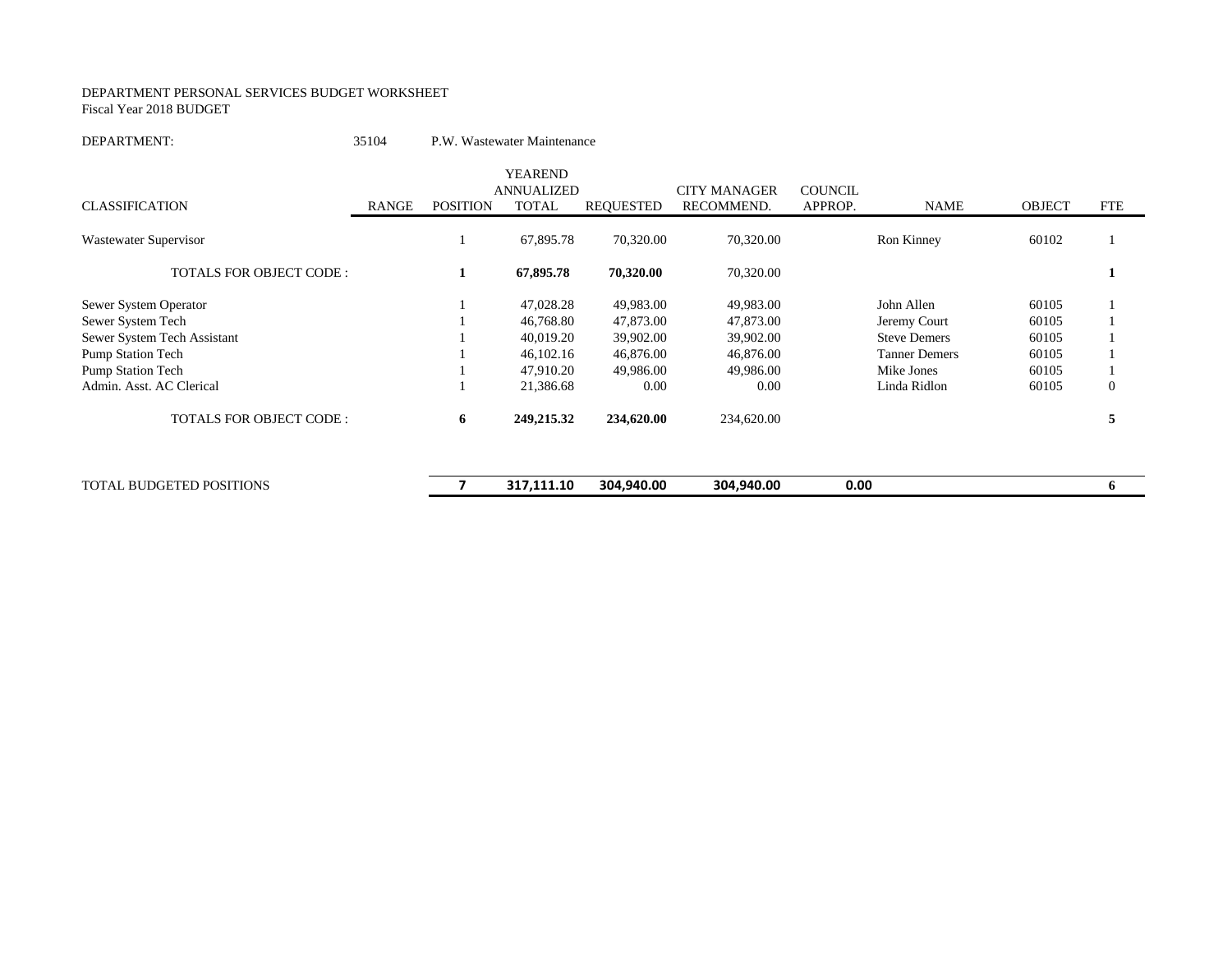

April 19, 2017 **Department:** P.W. Wastewater Maintenance

Account Title: F-T Employee Wage Exp

Department Number: 35104 Account Number: 60105

| FY2015       | FY 2016       | FY 2016      | FY 2017       | FY 2017       |
|--------------|---------------|--------------|---------------|---------------|
| Actual       | <b>Budget</b> | Actual       | <b>Budget</b> | Est. Expended |
|              |               |              |               |               |
| \$234,533.82 | \$247,337.00  | \$228,861.01 | \$250,435.00  | \$240,635.00  |

| FY-2018       | Department   |              | Council | Increase        |
|---------------|--------------|--------------|---------|-----------------|
|               | Reauest      |              | Action  | (Decrease)      |
| <b>Budget</b> | \$234,620.00 | \$234,620.00 |         | ( \$15, 815.00) |

**Support for Budget Request:** Provide justification for the budget request using as much detail as possible to support it. Examples of acceptable support include unit costs, quantity estimates, price quotes, etc. Requests based solely on a percentage increase above the previous budget will not be accepted. Use additional sheets if necessary.

Wages for the following positions with a 2% increase included :

Sewer System Operator Sewer System Technician Sewer System Asst. Technician 2 Pump Station Technicians

Decrease is due to elimination of Admin. Asst. position in this budget

See Payroll Workseet for details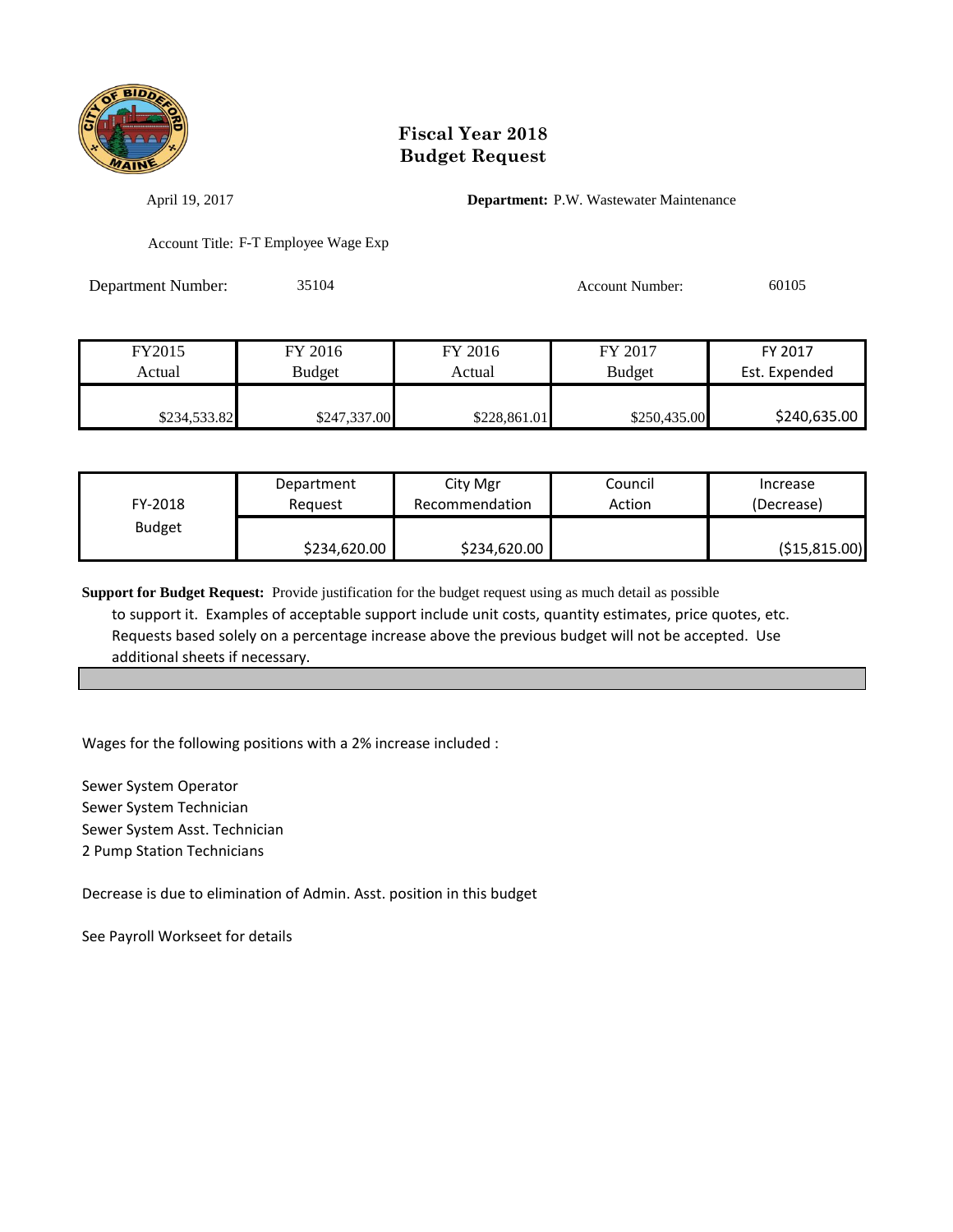

April 19, 2017 **Department:** P.W. Wastewater Maintenance

Account Title: Overtime Wage Expense

Department Number: 35104 Account Number: 60111

| FY2015     | FY 2016     | FY 2016    | FY 2017       | FY 2017       |
|------------|-------------|------------|---------------|---------------|
| Actual     | Budget      | Actual     | <b>Budget</b> | Est. Expended |
|            |             |            |               |               |
| \$5,203.99 | \$10,710.00 | \$7,537.10 | \$10,845.00   | \$17,134.00   |

| FY-2018       | Department |            | Council | Increase     |
|---------------|------------|------------|---------|--------------|
|               | Reauest    |            | Action  | (Decrease)   |
| <b>Budget</b> | \$9,597.00 | \$9,597.00 |         | (51, 248.00) |

**Support for Budget Request:** Provide justification for the budget request using as much detail as possible to support it. Examples of acceptable support include unit costs, quantity estimates, price quotes, etc. Requests based solely on a percentage increase above the previous budget will not be accepted. Use additional sheets if necessary.

#### Projected overtime needs based upon historical data

|         | <b>Budget</b> |    | Actual             |    | <b>Differential</b> |
|---------|---------------|----|--------------------|----|---------------------|
| \$      |               |    |                    |    | (6,417.00)          |
| \$      | 11,272.00     | S  | 13,642.00          | Ŝ  | (2,370.00)          |
| \$      | 11,683.00     | S  | 18,039.00          | Ŝ  | (6,356.00)          |
| \$      | 10,346.00     | .S | 10,453.00          | S  | (107.00)            |
| \$      | 10,534.00     | S  | 5,204.00           | S  | 5,330.00            |
| \$      | 10,710.00     | -S | 7,537.00           | -S | 3,173.00            |
| \$      | 10,845.00     | S  | 18,066.00          | S  | (7,221.00)          |
| Average |               |    | 12,868.86          |    |                     |
| Median  |               | \$ | 13,642.00          |    |                     |
| Maximum |               | \$ | 18,066.00          |    |                     |
|         |               |    | 10,724.00 \$<br>\$ |    | 17,141.00 \$        |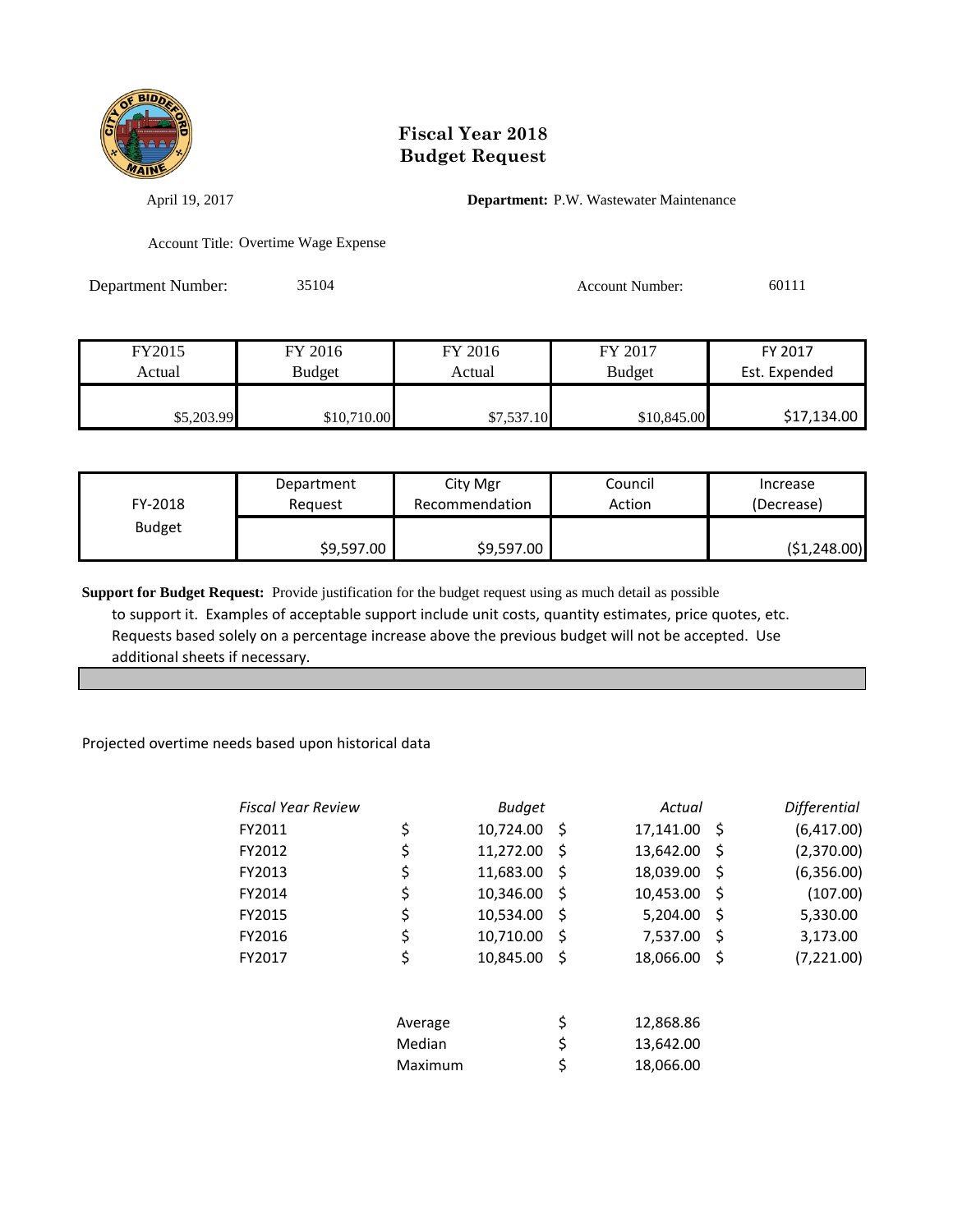

April 19, 2017 **Department:** P.W. Wastewater Maintenance

Account Title: Insurance Buyout Pay

Department Number: 35104 Account Number: 60129

| FY2015     | FY 2016    | FY 2016    | FY 2017       | FY 2017       |
|------------|------------|------------|---------------|---------------|
| Actual     | Budget     | Actual     | <b>Budget</b> | Est. Expended |
|            |            |            |               |               |
| \$2,000.00 | \$2,000.00 | \$2,000.00 | \$2,000.00    | \$2,000.00    |

| FY-2018       | Department | City Mgr       | Council | Increase   |
|---------------|------------|----------------|---------|------------|
|               | Reauest    | Recommendation | Action  | (Decrease) |
| <b>Budget</b> | \$2,000.00 | \$2,000.00     |         | \$0.00     |

**Support for Budget Request:** Provide justification for the budget request using as much detail as possible to support it. Examples of acceptable support include unit costs, quantity estimates, price quotes, etc. Requests based solely on a percentage increase above the previous budget will not be accepted. Use additional sheets if necessary.

Contractual obligation for 1 employee choosing buyout option

| Desc           | Unit (ea) | Rate          | Subtotal |
|----------------|-----------|---------------|----------|
| Union employee |           | $2,000.00$ \$ | 2,000.00 |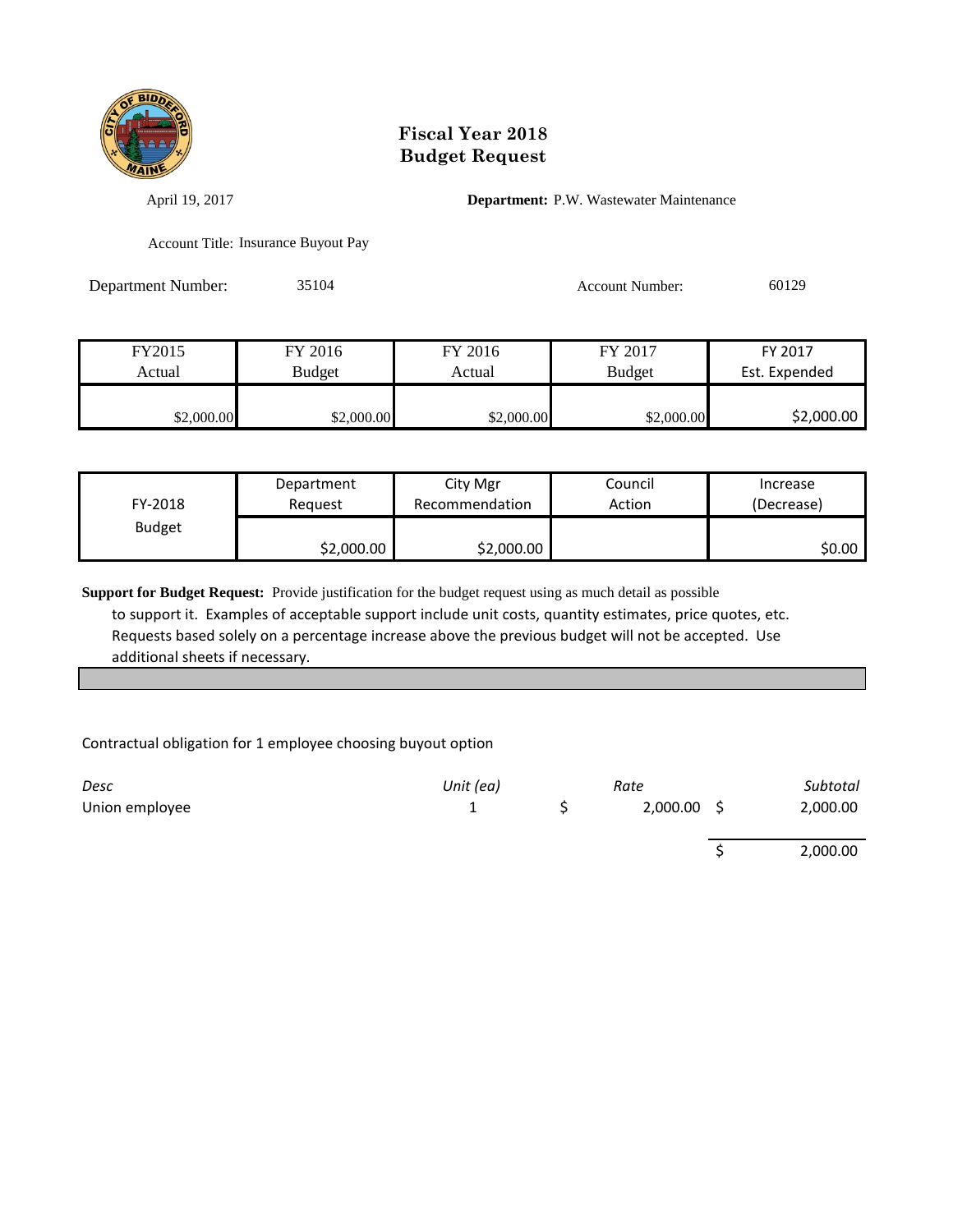

April 19, 2017 **Department:** P.W. Wastewater Maintenance

Account Title: FICA/Medicare-ER Share Exp

Department Number: 35104 Account Number: 60201

| FY2015      | FY 2016       | FY 2016     | FY 2017       | FY 2017       |
|-------------|---------------|-------------|---------------|---------------|
| Actual      | <b>Budget</b> | Actual      | <b>Budget</b> | Est. Expended |
|             |               |             |               |               |
| \$21,897.05 | \$25,621.00   | \$21,615.22 | \$25,961.00   | \$23,543.00   |

| FY-2018       | Department  | City Mgr       | Council | Increase     |
|---------------|-------------|----------------|---------|--------------|
|               | Reauest     | Recommendation | Action  | (Decrease)   |
| <b>Budget</b> | \$24,775.48 | \$24,775.48    |         | (51, 185.52) |

**Support for Budget Request:** Provide justification for the budget request using as much detail as possible to support it. Examples of acceptable support include unit costs, quantity estimates, price quotes, etc. Requests based solely on a percentage increase above the previous budget will not be accepted. Use additional sheets if necessary.

7.65% of applicable salaries and wages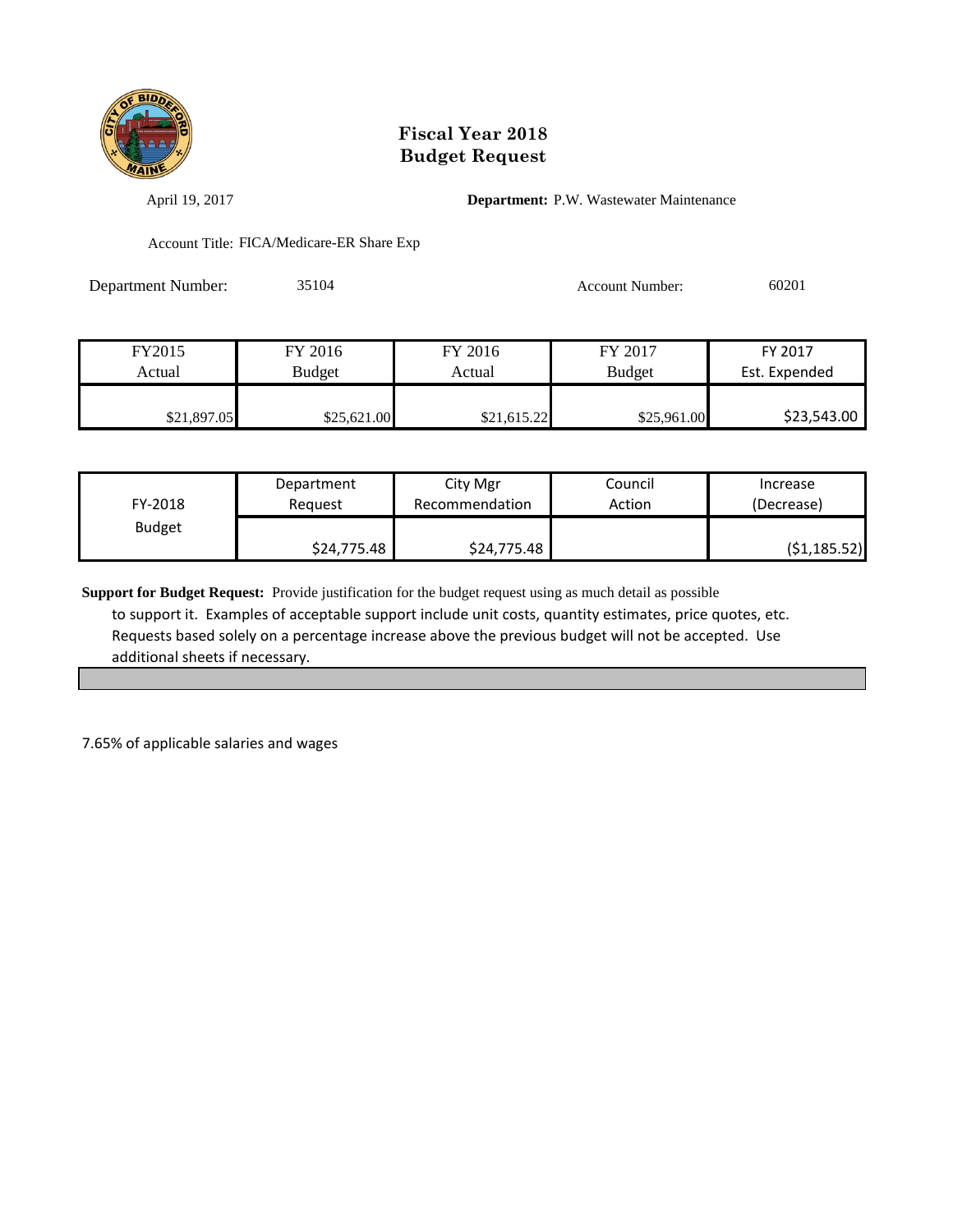

April 19, 2017 **Department:** P.W. Wastewater Maintenance

Account Title: MPERS-Employer Share Exp

Department Number: 35104 Account Number: 60202

| FY2015      | FY 2016     | FY 2016     | FY 2017       | FY 2017       |
|-------------|-------------|-------------|---------------|---------------|
| Actual      | Budget      | Actual      | <b>Budget</b> | Est. Expended |
|             |             |             |               |               |
| \$10,437.24 | \$12,434.00 | \$15,146.11 | \$17,917.00   | \$18,639.00   |

| FY-2018       | Department  | City Mgr       | Council | Increase   |
|---------------|-------------|----------------|---------|------------|
|               | Reauest     | Recommendation | Action  | (Decrease) |
| <b>Budget</b> | \$18,510.49 | \$18,510.00    |         | S593.00    |

**Support for Budget Request:** Provide justification for the budget request using as much detail as possible to support it. Examples of acceptable support include unit costs, quantity estimates, price quotes, etc. Requests based solely on a percentage increase above the previous budget will not be accepted. Use additional sheets if necessary.

9.6% of applicable salaries and wages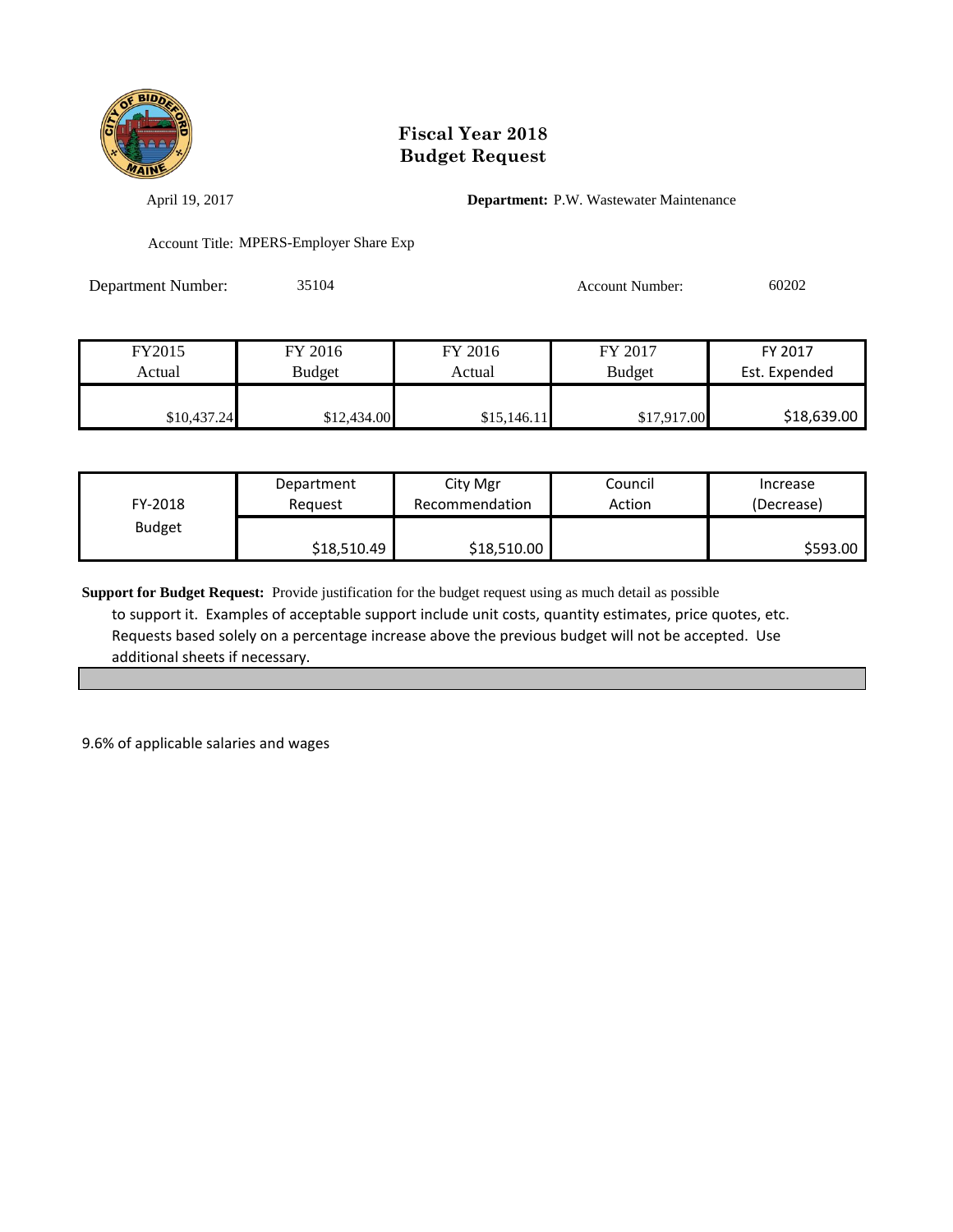

April 19, 2017 **Department:** P.W. Wastewater Maintenance

Account Title: 457 Plan-Employer Share Exp

Department Number: 35104 Account Number: 60203

| FY2015     | FY 2016    | FY 2016    | FY 2017       | FY 2017       |
|------------|------------|------------|---------------|---------------|
| Actual     | Budget     | Actual     | <b>Budget</b> | Est. Expended |
|            |            |            |               |               |
| \$6,343.26 | \$6,985.00 | \$4,453.20 | \$7,117.00    | \$4,600.00    |

| FY-2018       | Department | City Mgr       | Council | Increase   |
|---------------|------------|----------------|---------|------------|
|               | Reguest    | Recommendation | Action  | (Decrease) |
| <b>Budget</b> | \$7,324.95 | \$7,324.95     |         | \$207.95   |

**Support for Budget Request:** Provide justification for the budget request using as much detail as possible to support it. Examples of acceptable support include unit costs, quantity estimates, price quotes, etc. Requests based solely on a percentage increase above the previous budget will not be accepted. Use additional sheets if necessary.

Up to 6% of applicable salaries and wages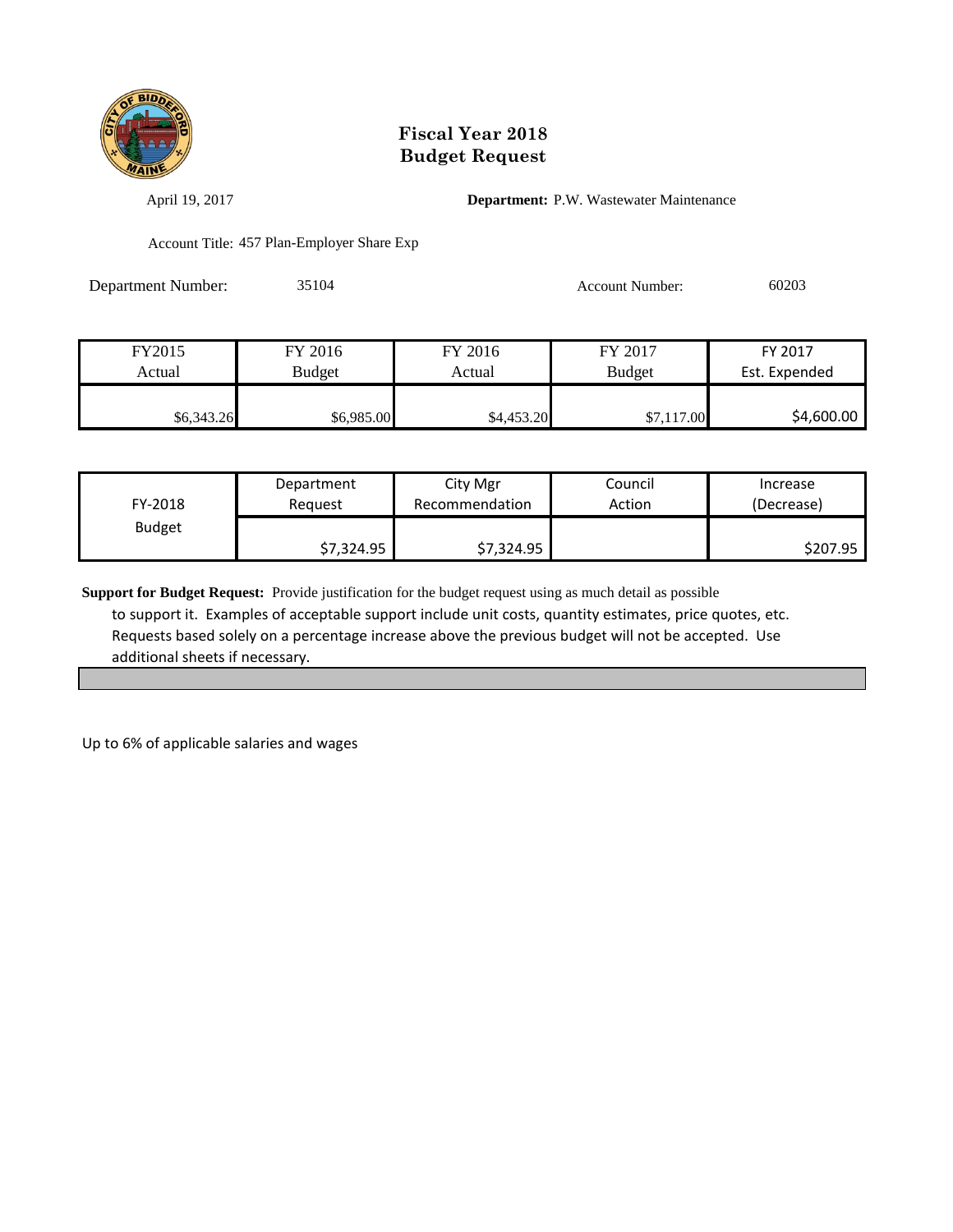

April 19, 2017 **Department:** P.W. Wastewater Maintenance

Account Title: HPHC Ins Employer Share Exp

Department Number: 35104 Account Number: 60210

| FY2015     | FY 2016    | FY 2016    | FY 2017       | FY 2017       |
|------------|------------|------------|---------------|---------------|
| Actual     | Budget     | Actual     | <b>Budget</b> | Est. Expended |
|            |            |            |               |               |
| \$8,331.87 | \$9,095.00 | \$7,621.26 | \$8,871.00    | \$6,578.00    |

| FY-2018       | Department | City Mgr       | Council | Increase      |
|---------------|------------|----------------|---------|---------------|
|               | Reauest    | Recommendation | Action  | (Decrease)    |
| <b>Budget</b> | \$0.00     | \$0.00         |         | ( \$8,871.00) |

**Support for Budget Request:** Provide justification for the budget request using as much detail as possible to support it. Examples of acceptable support include unit costs, quantity estimates, price quotes, etc. Requests based solely on a percentage increase above the previous budget will not be accepted. Use additional sheets if necessary.

Not applicable

Due to elimination of Admin. Asst. position in this budget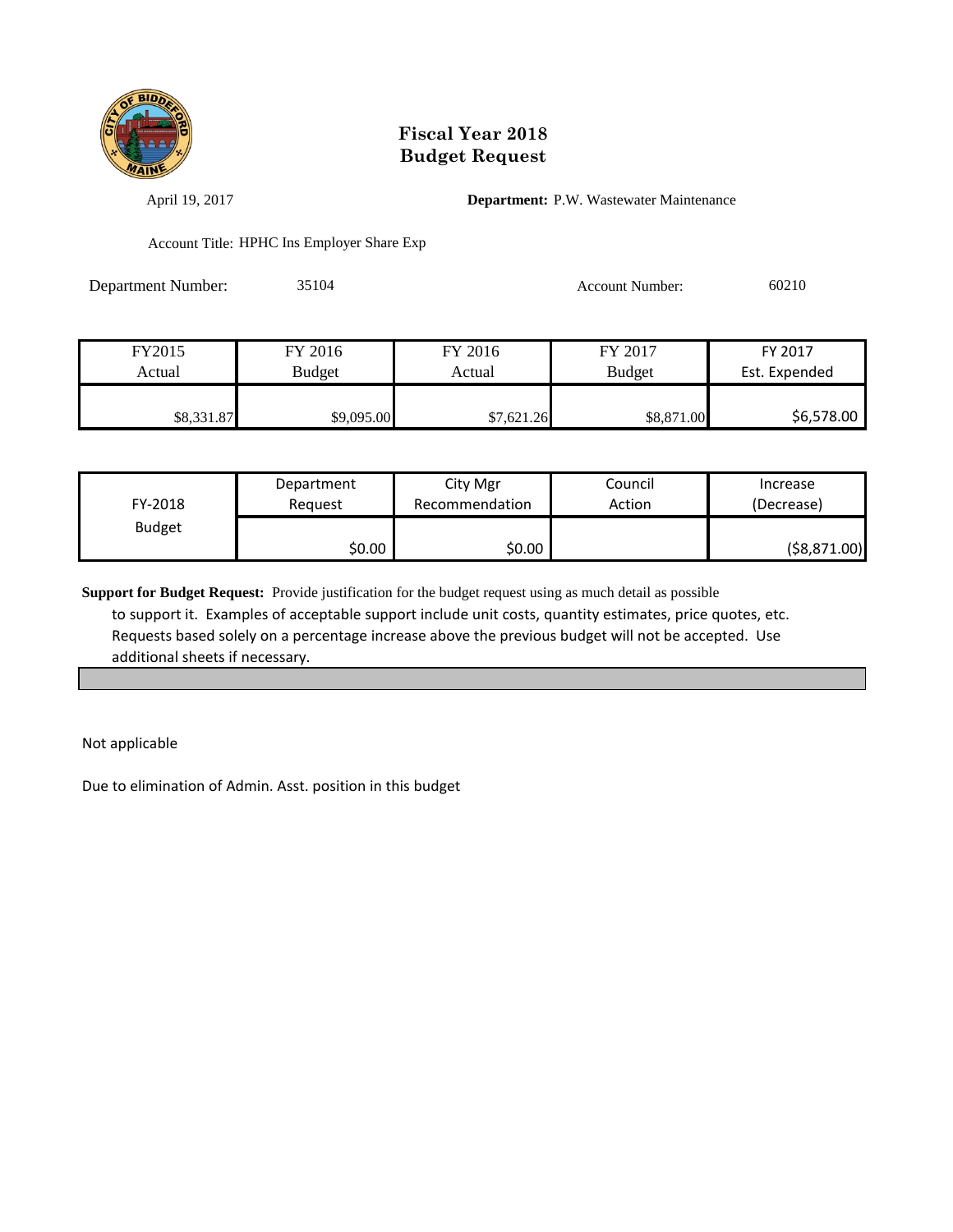

April 19, 2017 **Department:** P.W. Wastewater Maintenance

Account Title: NNEBT Ins Employer Share Exp

Department Number: 35104 Account Number: 60211

| FY2015      | FY 2016       | FY 2016     | FY 2017       | FY 2017       |
|-------------|---------------|-------------|---------------|---------------|
| Actual      | <b>Budget</b> | Actual      | <b>Budget</b> | Est. Expended |
|             |               |             |               |               |
| \$80,821.53 | \$78,606.00   | \$68,677.50 | \$74,120.00   | \$80,823.00   |

| FY-2018       | Department  | City Mgr       | Council | Increase    |
|---------------|-------------|----------------|---------|-------------|
|               | Reauest     | Recommendation | Action  | (Decrease)  |
| <b>Budget</b> | \$92,971.00 | \$92,971.00    |         | \$18,851.00 |

**Support for Budget Request:** Provide justification for the budget request using as much detail as possible to support it. Examples of acceptable support include unit costs, quantity estimates, price quotes, etc. Requests based solely on a percentage increase above the previous budget will not be accepted. Use additional sheets if necessary.

Health Insurance Premiums with projected increase of 6%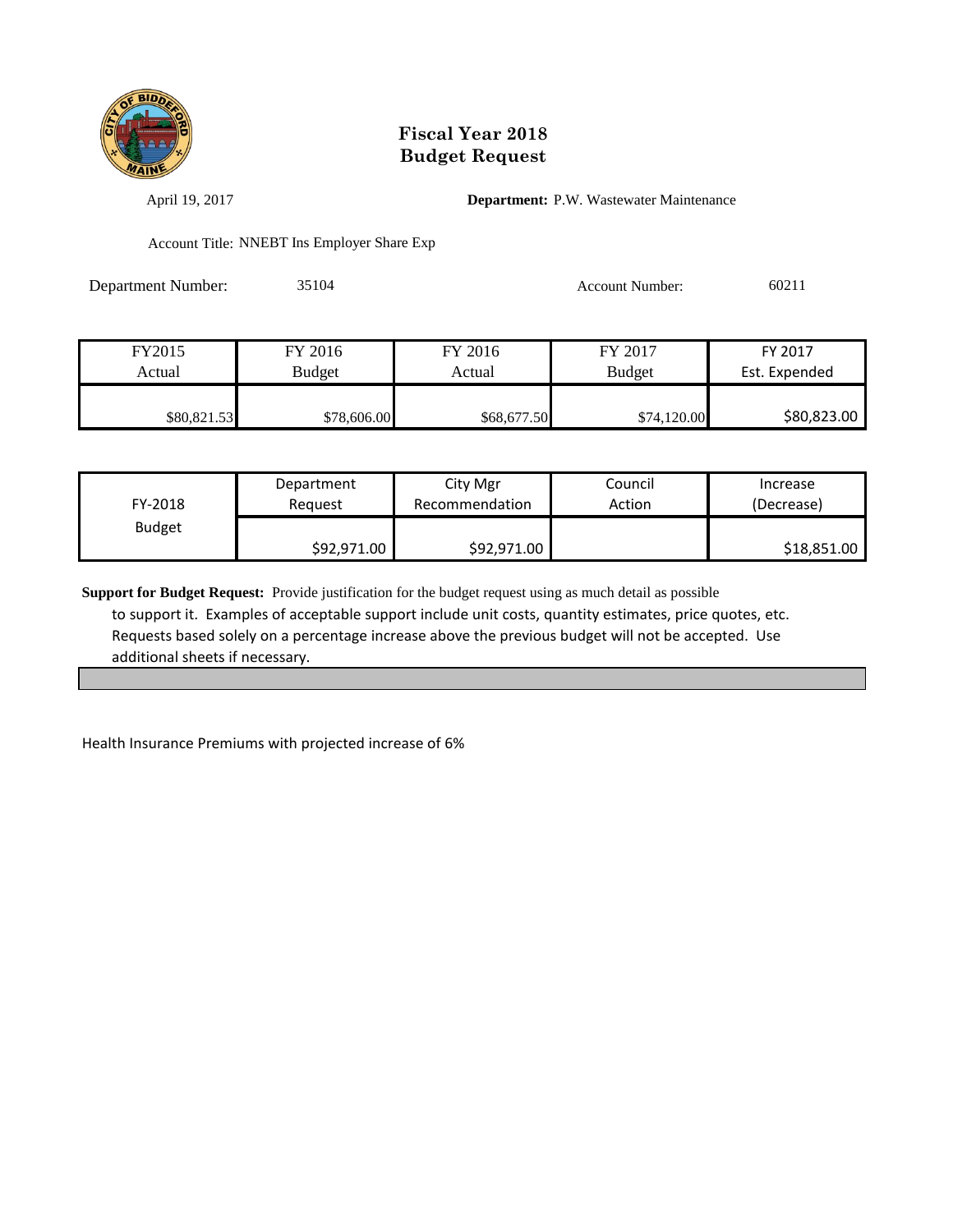

April 19, 2017 **Department:** P.W. Wastewater Maintenance

Account Title: S-T Disability ER Share Exp

Department Number: 35104 Account Number: 60212

| FY2015  | FY 2016       |         | FY 2017       | FY 2017       |  |
|---------|---------------|---------|---------------|---------------|--|
| Actual  | <b>Budget</b> | Actual  | <b>Budget</b> | Est. Expended |  |
|         |               |         |               |               |  |
| \$70.53 | \$90.00       | \$81.60 | \$93.00       | \$91.00       |  |

| FY-2018       | Department | City Mgr       | Council | Increase   |
|---------------|------------|----------------|---------|------------|
|               | Reauest    | Recommendation | Action  | (Decrease) |
| <b>Budget</b> | \$30.00    | \$30.00        |         | (\$63.00)  |

**Support for Budget Request:** Provide justification for the budget request using as much detail as possible to support it. Examples of acceptable support include unit costs, quantity estimates, price quotes, etc. Requests based solely on a percentage increase above the previous budget will not be accepted. Use additional sheets if necessary.

Life & AD+D premium for Wastewater Supervisor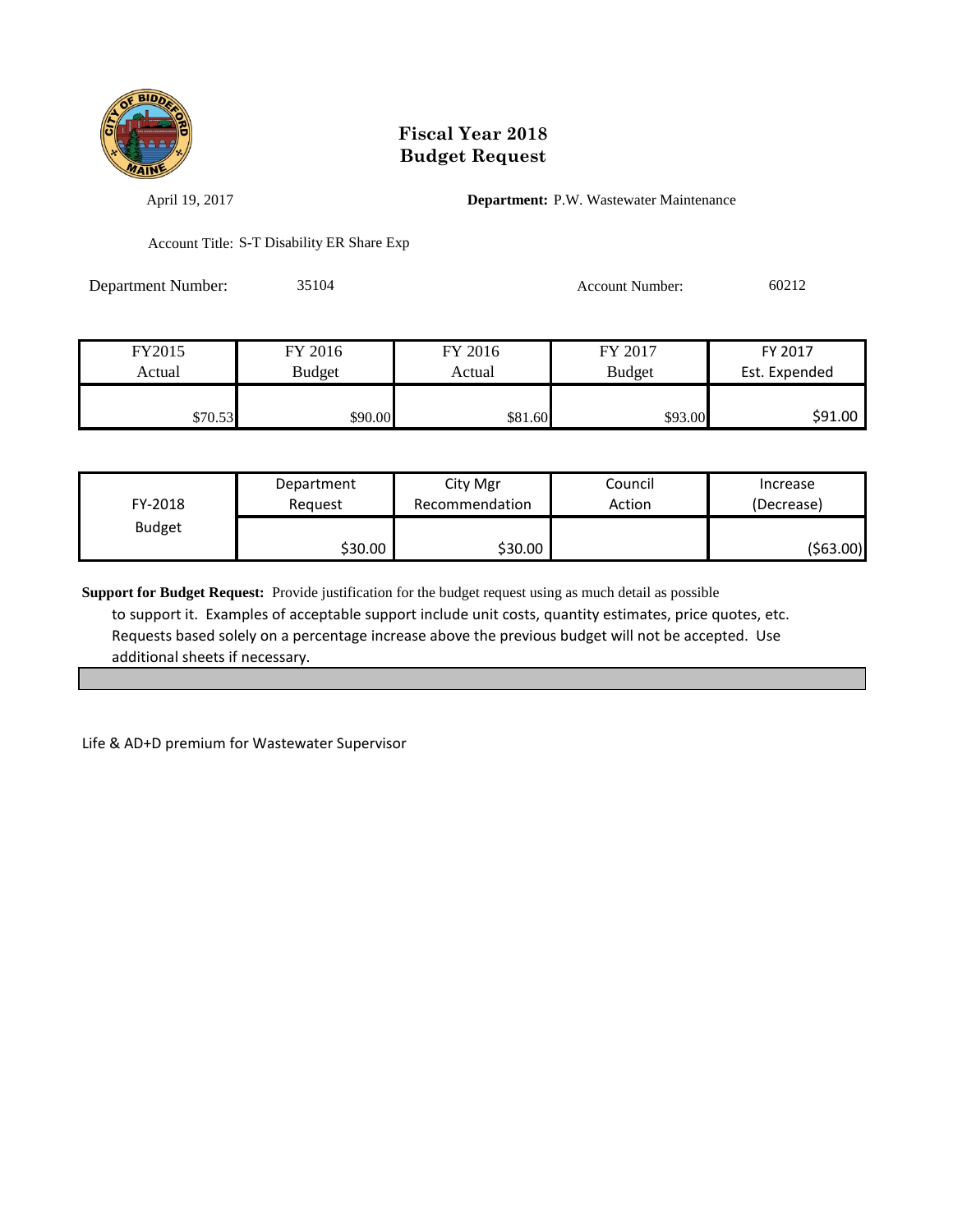

April 19, 2017 **Department:** P.W. Wastewater Maintenance

Account Title: L-T Disability ER Share Exp

Department Number: 35104 Account Number: 60213

| FY2015   | FY 2016  | FY 2016  | FY 2017       | FY 2017       |
|----------|----------|----------|---------------|---------------|
| Actual   | Budget   | Actual   | <b>Budget</b> | Est. Expended |
|          |          |          |               |               |
| \$181.17 | \$214.00 | \$222.52 | \$245.00      | \$260.00      |

| FY-2018       | Department | City Mgr       | Council | Increase   |  |
|---------------|------------|----------------|---------|------------|--|
|               | Reauest    | Recommendation | Action  | (Decrease) |  |
| <b>Budget</b> | \$250.00∣  | \$250.00       |         | \$5.00     |  |

**Support for Budget Request:** Provide justification for the budget request using as much detail as possible to support it. Examples of acceptable support include unit costs, quantity estimates, price quotes, etc. Requests based solely on a percentage increase above the previous budget will not be accepted. Use additional sheets if necessary.

Premium for Wastewater Supervisor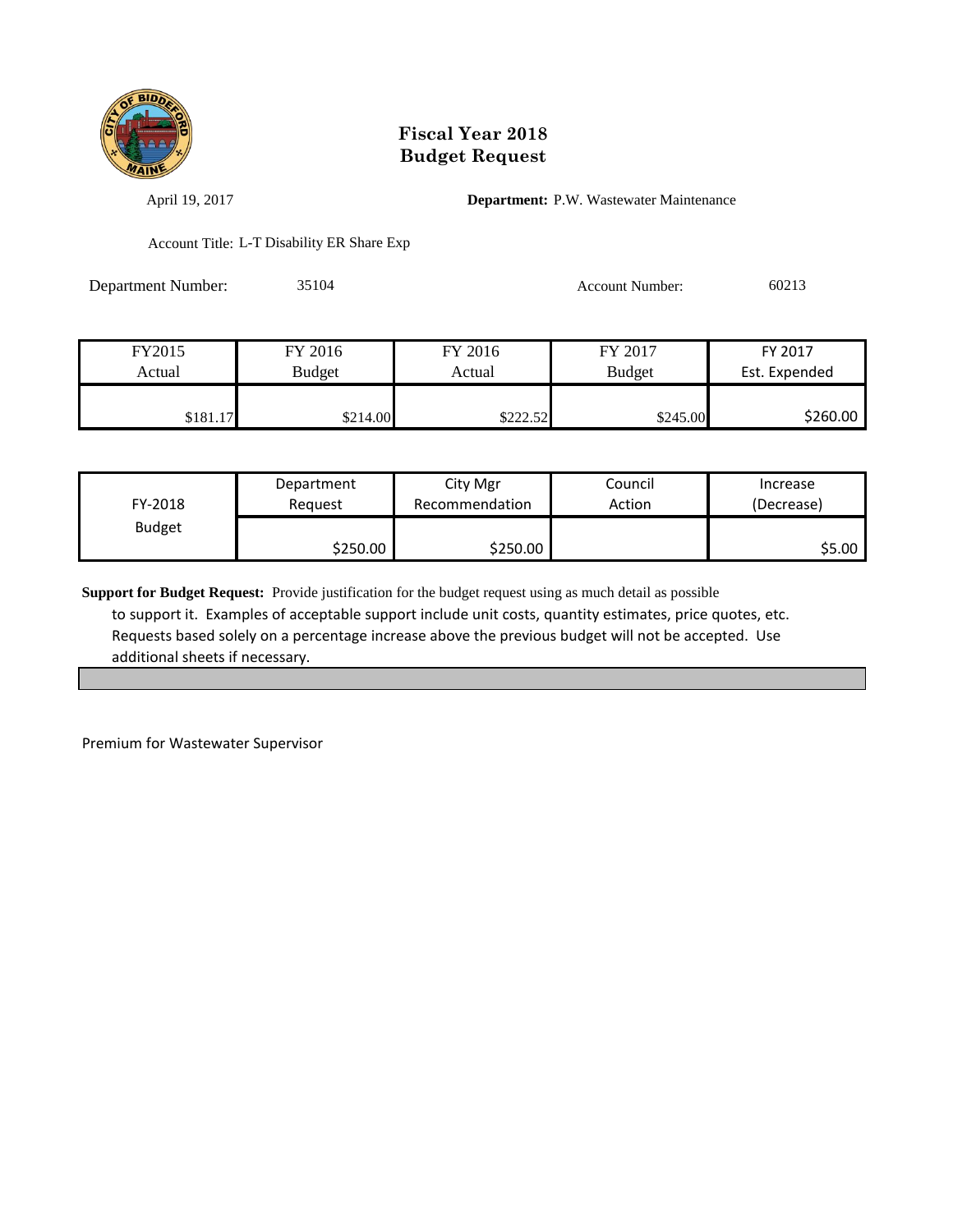

April 19, 2017 **Department:** P.W. Wastewater Maintenance

Account Title: Delta Dental ER Share

Department Number: 35104 Account Number: 60216

| FY2015 | FY 2016<br>FY 2016 |        | FY 2017       | FY 2017 |  |
|--------|--------------------|--------|---------------|---------|--|
| Actual | <b>Budget</b>      | Actual | <b>Budget</b> |         |  |
|        |                    |        |               |         |  |
| \$0.00 | \$0.00             | \$0.00 | \$0.00        | \$0.00  |  |

| FY-2018       | Department | City Mgr       | Council | Increase   |
|---------------|------------|----------------|---------|------------|
|               | Reauest    | Recommendation | Action  | (Decrease) |
| <b>Budget</b> | ا 50.00    | \$0.00         |         | \$0.00∣    |

**Support for Budget Request:** Provide justification for the budget request using as much detail as possible to support it. Examples of acceptable support include unit costs, quantity estimates, price quotes, etc. Requests based solely on a percentage increase above the previous budget will not be accepted. Use additional sheets if necessary.

Not Applicable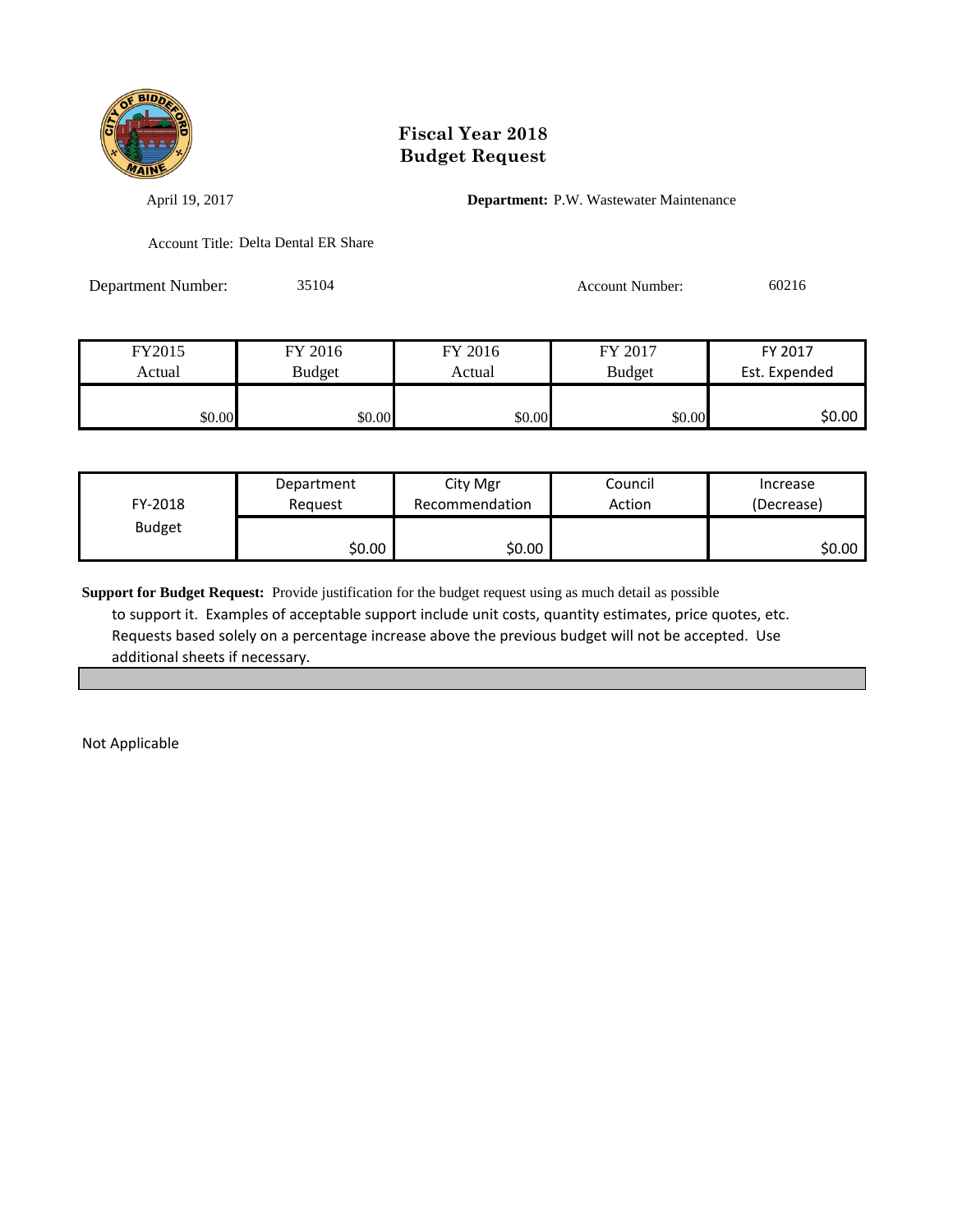

April 19, 2017 **Department:** P.W. Wastewater Maintenance

Account Title: RHSA Plan ER Share

Department Number: 35104 Account Number: 60217

| FY2015 | FY 2016 |          | FY 2017       | FY 2017    |  |
|--------|---------|----------|---------------|------------|--|
| Actual | Budget  | Actual   | <b>Budget</b> |            |  |
|        |         |          |               |            |  |
| \$0.00 | \$0.00  | \$495.00 | \$2,340.00    | \$2,340.00 |  |

| FY-2018       | Department | City Mgr       | Council | Increase   |
|---------------|------------|----------------|---------|------------|
|               | Reauest    | Recommendation | Action  | (Decrease) |
| <b>Budget</b> | \$2,340.00 | \$2,340.00     |         | \$0.00     |

**Support for Budget Request:** Provide justification for the budget request using as much detail as possible to support it. Examples of acceptable support include unit costs, quantity estimates, price quotes, etc. Requests based solely on a percentage increase above the previous budget will not be accepted. Use additional sheets if necessary.

Retirement Health Savings Account Payment for applicable positions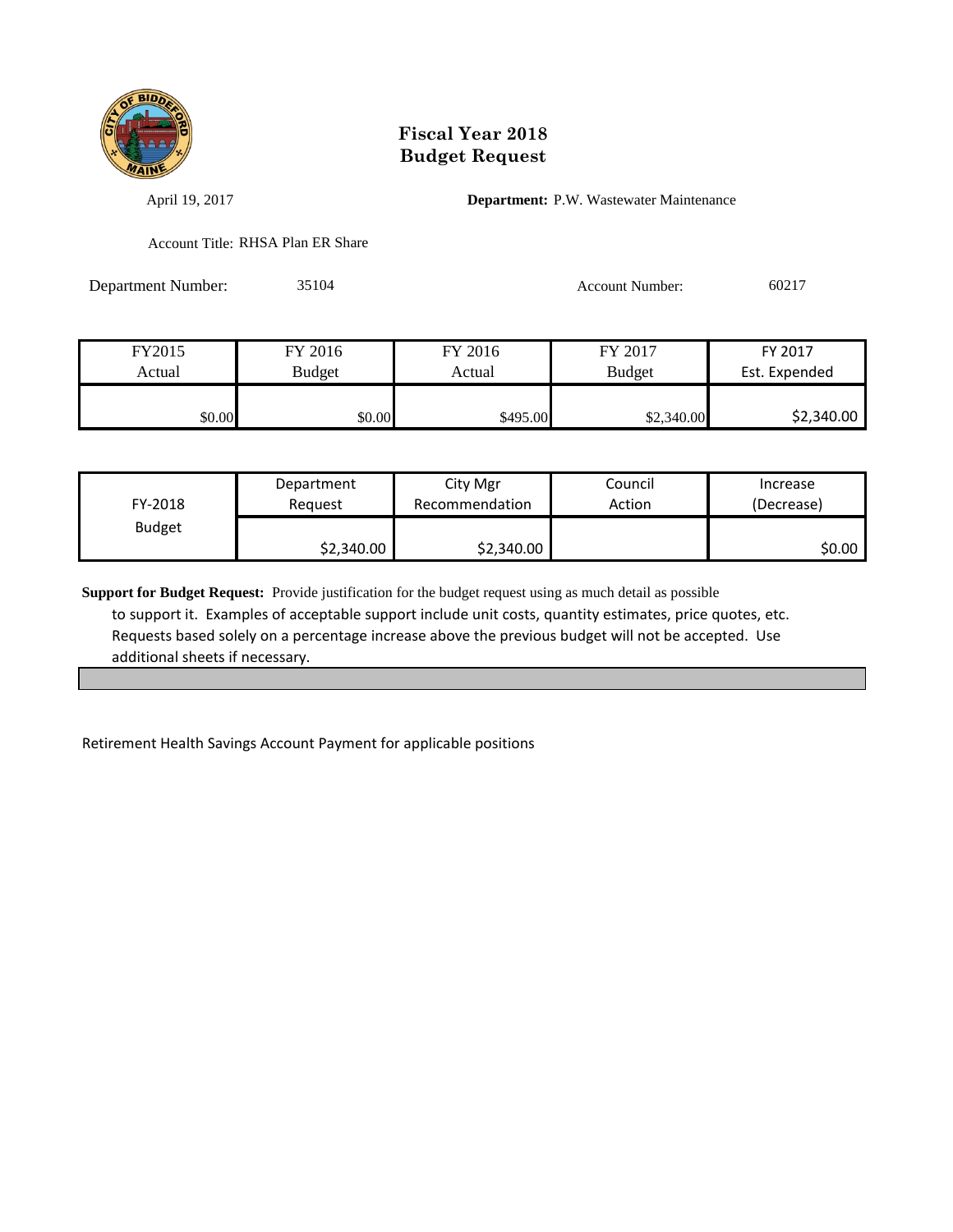

April 19, 2017 **Department:** P.W. Wastewater Maintenance

Account Title: Clothing/Uniforms Expense

Department Number: 35104 Account Number: 60230

| FY2015     | FY 2016    | FY 2016    | FY 2017       | FY 2017       |
|------------|------------|------------|---------------|---------------|
| Actual     | Budget     | Actual     | <b>Budget</b> | Est. Expended |
|            |            |            |               |               |
| \$1,901.96 | \$2,100.00 | \$1,715.67 | \$2,100.00    | \$2,100.00    |

| FY-2018       | Department | City Mgr       | Council | Increase   |
|---------------|------------|----------------|---------|------------|
|               | Reauest    | Recommendation | Action  | (Decrease) |
| <b>Budget</b> | \$2,100.00 | \$2,100.00     |         | \$0.00     |

**Support for Budget Request:** Provide justification for the budget request using as much detail as possible to support it. Examples of acceptable support include unit costs, quantity estimates, price quotes, etc. Requests based solely on a percentage increase above the previous budget will not be accepted. Use additional sheets if necessary.

Contractual obligation for clothing for the following positions :

| Desc                          | Unit (ea) | Rate        | Subtotal |
|-------------------------------|-----------|-------------|----------|
| Wastewater Supervisor         |           | $350.00$ \$ | 350.00   |
| Sewer System Operator         |           | 350.00 \$   | 350.00   |
| Sewer System Technician       |           | 350.00 \$   | 350.00   |
| Sewer System Asst. Technician |           | 350.00 \$   | 350.00   |
| 2 Pump Station Technicians    |           | 350.00      | 700.00   |
|                               |           |             | 2,100.00 |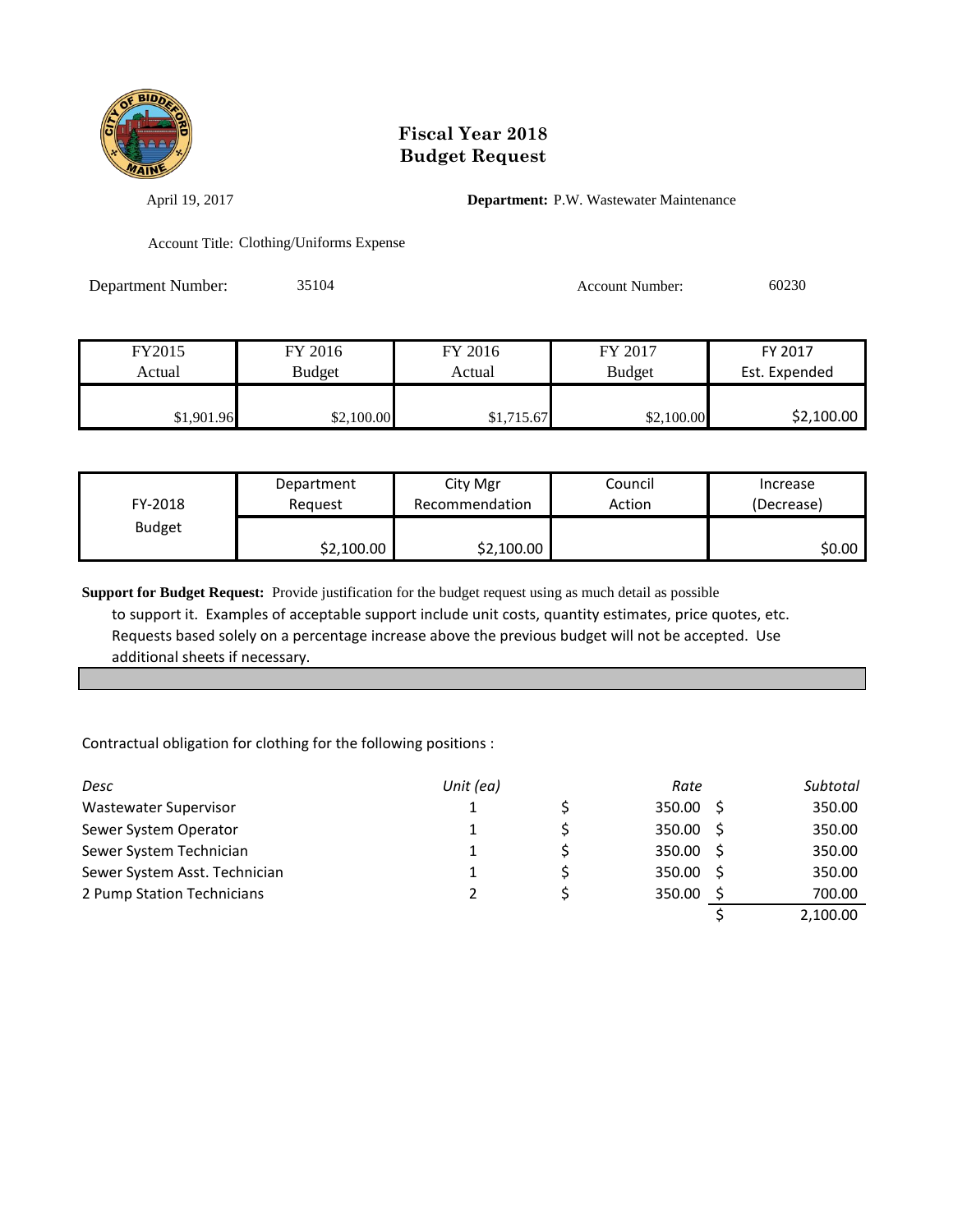

April 19, 2017 **Department:** P.W. Wastewater Maintenance

Account Title: Conferences/Training Expense

Department Number: 35104 Account Number: 60251

| FY2015   | FY 2016    | FY 2016    | FY 2017       | FY 2017       |
|----------|------------|------------|---------------|---------------|
| Actual   | Budget     | Actual     | <b>Budget</b> | Est. Expended |
|          |            |            |               |               |
| \$440.00 | \$1,200.00 | \$1,100.00 | \$1,000.00    | \$981.00      |

| FY-2018       | Department | City Mgr       | Council | Increase   |
|---------------|------------|----------------|---------|------------|
|               | Reauest    | Recommendation | Action  | (Decrease) |
| <b>Budget</b> | \$1,000.00 | \$1,000.00     |         | \$0.00     |

**Support for Budget Request:** Provide justification for the budget request using as much detail as possible to support it. Examples of acceptable support include unit costs, quantity estimates, price quotes, etc. Requests based solely on a percentage increase above the previous budget will not be accepted. Use additional sheets if necessary.

#### Training required to maintain State licenses and certifications

| Fiscal Year Review |         | <b>Budget</b> |     | Actual   |
|--------------------|---------|---------------|-----|----------|
| FY2011             | \$      | 1,000.00      | \$, | 1,430.00 |
| FY2012             | \$      | 1,750.00      | \$  | 1,235.00 |
| FY2013             | \$      | 1,750.00      | \$  | 636.00   |
| FY2014             | \$      | 1,750.00      | \$  | 645.00   |
| FY2015             | \$      | 1,200.00      | \$  | 440.00   |
| FY2016             | \$      | 1,200.00      | \$  | 1,100.00 |
| FY2017             | \$      | 1,000.00      | \$  | 1,000.00 |
|                    | Average |               | \$  | 926.57   |
|                    | Median  |               | \$  | 1,000.00 |
|                    | Maximum |               | \$  | 1,430.00 |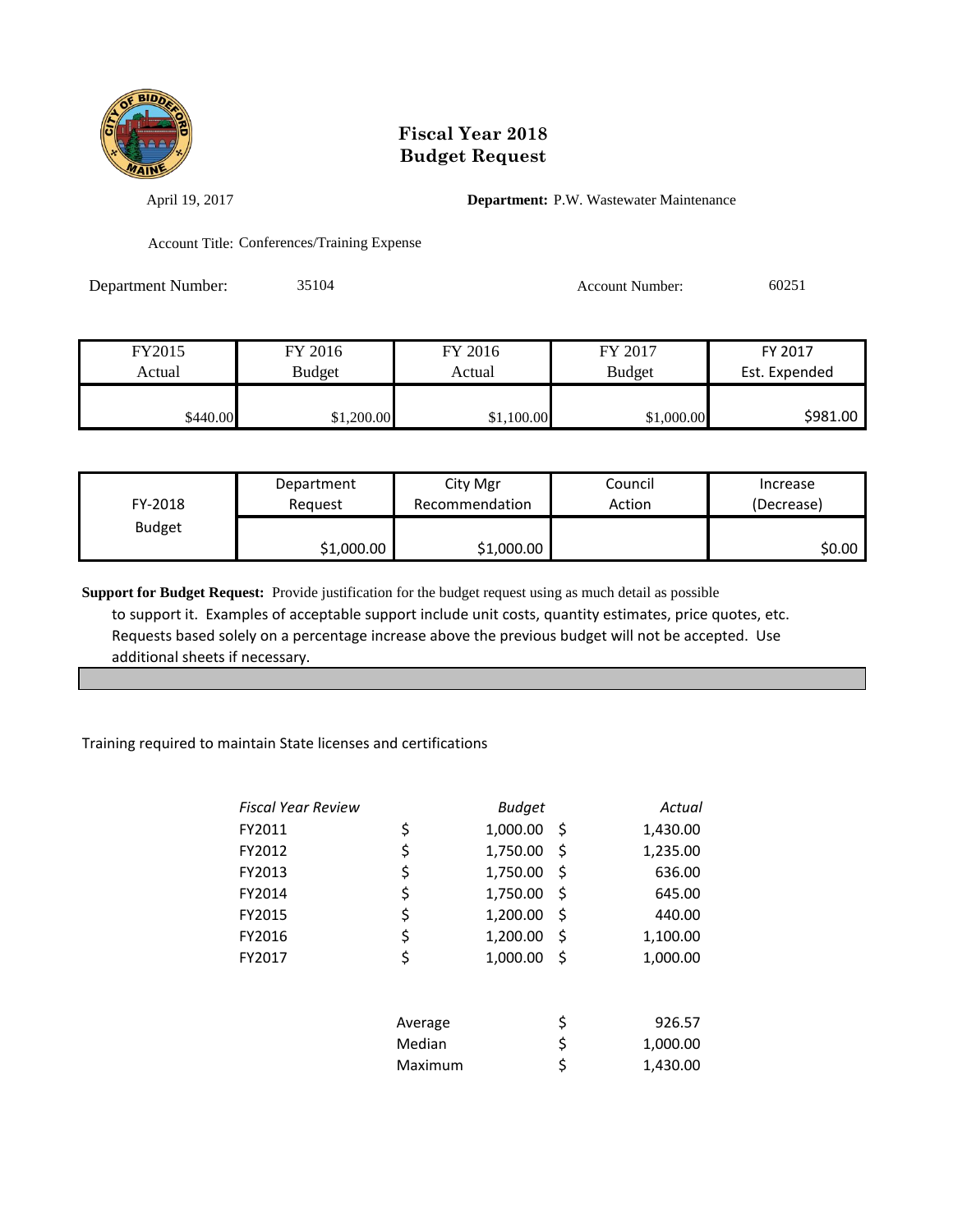

April 19, 2017 **Department:** P.W. Wastewater Maintenance

Account Title: Travel/Mileage Expense

Department Number: 35104 Account Number: 60252

| FY2015 | FY 2016 | FY 2016 | FY 2017       | FY 2017       |
|--------|---------|---------|---------------|---------------|
| Actual | Budget  | Actual  | <b>Budget</b> | Est. Expended |
|        |         |         |               |               |
| \$3.00 | \$50.00 | \$0.00  | \$50.00       | \$50.00       |

| FY-2018       | Department | City Mgr       | Council | Increase   |
|---------------|------------|----------------|---------|------------|
|               | Reguest    | Recommendation | Action  | (Decrease) |
| <b>Budget</b> | \$50.00    | \$25.00        |         | (\$25.00)  |

**Support for Budget Request:** Provide justification for the budget request using as much detail as possible to support it. Examples of acceptable support include unit costs, quantity estimates, price quotes, etc. Requests based solely on a percentage increase above the previous budget will not be accepted. Use additional sheets if necessary.

#### Projected Travel expenses for training sessions

| Fiscal Year Review |         | <b>Budget</b> | Actual      |
|--------------------|---------|---------------|-------------|
| FY2011             | \$      | 100.00        | \$<br>32.00 |
| FY2012             | \$      | 100.00        | \$<br>62.75 |
| FY2013             | \$      | 100.00        | \$<br>9.00  |
| FY2014             | \$      | 100.00        | \$<br>5.00  |
| FY2015             | \$      | 50.00         | \$<br>3.00  |
| FY2016             | \$      | 50.00         | \$          |
| FY2017             | \$      | 50.00         | \$<br>50.00 |
|                    |         |               |             |
|                    | Average |               | \$<br>23.11 |
|                    | Median  |               | \$<br>9.00  |
|                    | Maximum |               | \$<br>62.75 |
|                    |         |               |             |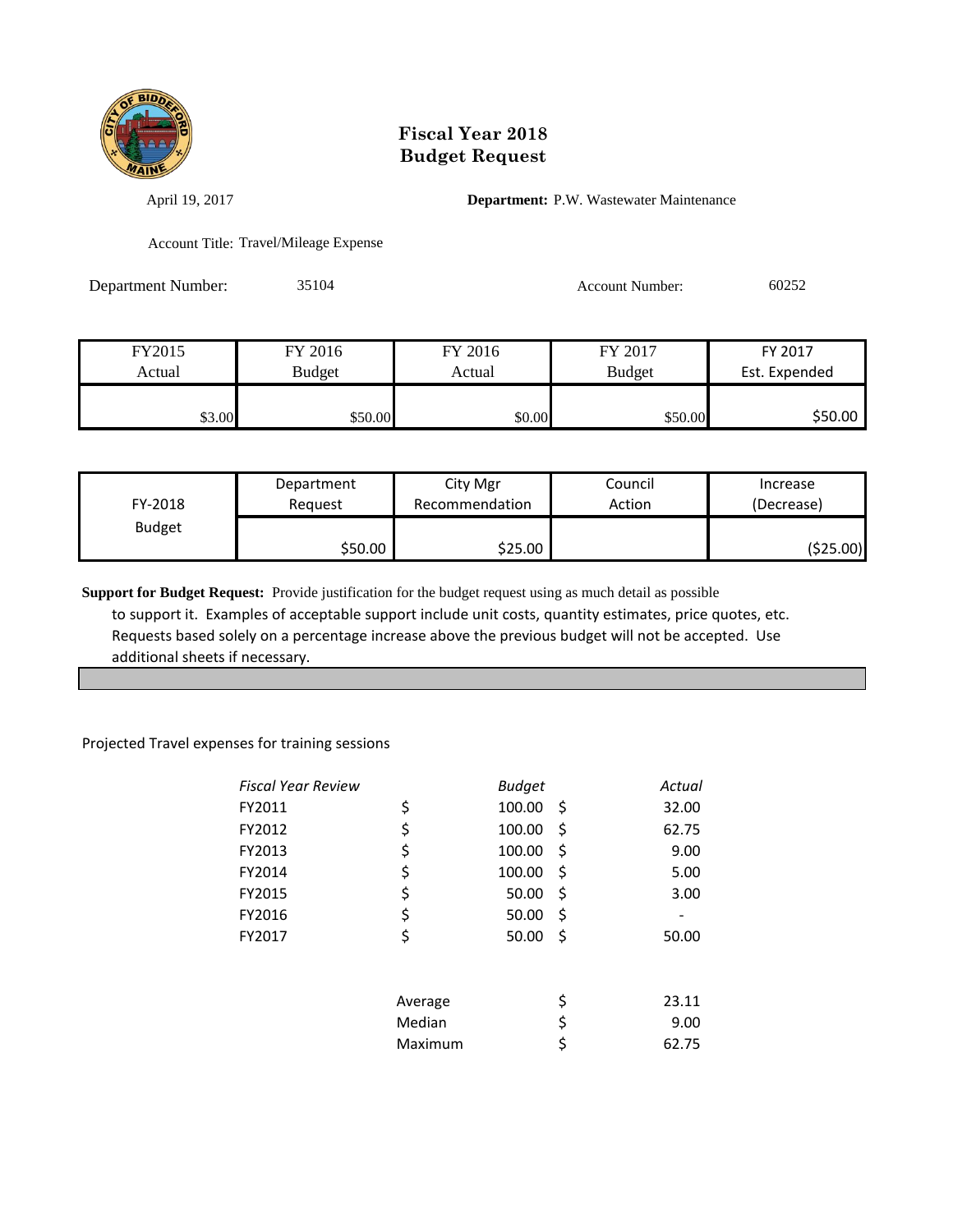

April 19, 2017 **Department:** P.W. Wastewater Maintenance

Account Title: Food/Lodging Expense

Department Number: 35104 Account Number: 60253

| FY2015 | FY 2016 | FY 2016 | FY 2017       | FY 2017       |
|--------|---------|---------|---------------|---------------|
| Actual | Budget  | Actual  | <b>Budget</b> | Est. Expended |
| \$0.00 | \$50.00 | \$0.00  | \$50.00       | \$50.00       |

| FY-2018       | Department | City Mgr       | Council | Increase   |
|---------------|------------|----------------|---------|------------|
|               | Reguest    | Recommendation | Action  | (Decrease) |
| <b>Budget</b> | \$50.00    | \$50.00        |         | SO.OO I    |

**Support for Budget Request:** Provide justification for the budget request using as much detail as possible to support it. Examples of acceptable support include unit costs, quantity estimates, price quotes, etc. Requests based solely on a percentage increase above the previous budget will not be accepted. Use additional sheets if necessary.

#### Projected expenses for off site training sessions

|         | <b>Budget</b> |    | Actual |
|---------|---------------|----|--------|
| \$      | 100.00        | \$ | 118.80 |
| \$      | 100.00        | Ş  |        |
| \$      | 100.00        | Ş  |        |
| \$      | 100.00        | Ş  | 37.55  |
| \$      | 50.00         | Ş  |        |
| \$      | 50.00         | \$ |        |
| \$      | 50.00         | \$ | 50.00  |
|         |               |    |        |
| Average |               | \$ | 29.48  |
| Median  |               | \$ |        |
| Maximum |               |    | 118.80 |
|         |               |    |        |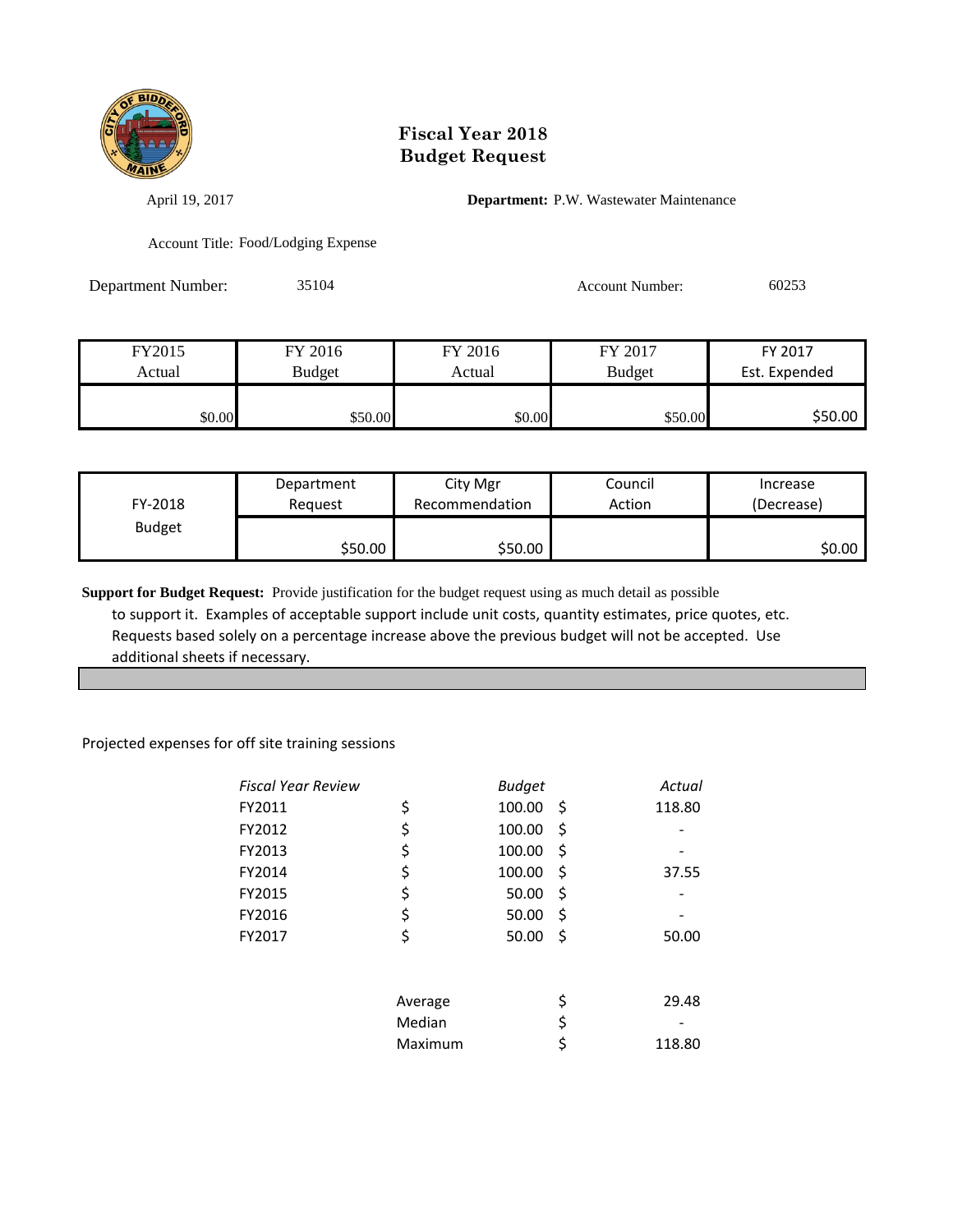

April 19, 2017 **Department:** P.W. Wastewater Maintenance

Account Title: Temporary Contract Help Exp

Department Number: 35104 Account Number: 60312

| FY2015      | FY 2016       | FY 2016     | FY 2017       | FY 2017       |
|-------------|---------------|-------------|---------------|---------------|
| Actual      | <b>Budget</b> | Actual      | <b>Budget</b> | Est. Expended |
|             |               |             |               |               |
| \$28,616.73 | \$28,750.00   | \$28,461.30 | \$30,024.00   | \$24,701.00   |

| FY-2018       | Department  | City Mgr       | Council | Increase   |
|---------------|-------------|----------------|---------|------------|
|               | Reauest     | Recommendation | Action  | (Decrease) |
| <b>Budget</b> | \$29,270.00 | \$29,270.00    |         | (\$754.00) |

**Support for Budget Request:** Provide justification for the budget request using as much detail as possible to support it. Examples of acceptable support include unit costs, quantity estimates, price quotes, etc. Requests based solely on a percentage increase above the previous budget will not be accepted. Use additional sheets if necessary.

Biddeford's share (40%) of Tri-Community utility camera position

Reduction is due to a new employee in the position

| <b>Fiscal Year Review</b> |    | <b>Budget</b> |              | Actual    |
|---------------------------|----|---------------|--------------|-----------|
| FY2011                    | \$ | 24,170.00     | -S           | 20,808.00 |
| FY2012                    |    | 24,170.00     | -S           | 18,433.00 |
| FY2013                    | \$ | 27,356.00     | <sup>S</sup> | 25,005.00 |
| FY2014                    | \$ | 27,356.00     | <sub>S</sub> | 26,582.00 |
| FY2015                    | Ś  | 28,460.00     | <sub>S</sub> | 28,617.00 |
| FY2016                    | Ś  | 28,750.00     | Ś            | 28,461.00 |
| FY2017                    |    | 30,024.00     | Ś            | 25,000.00 |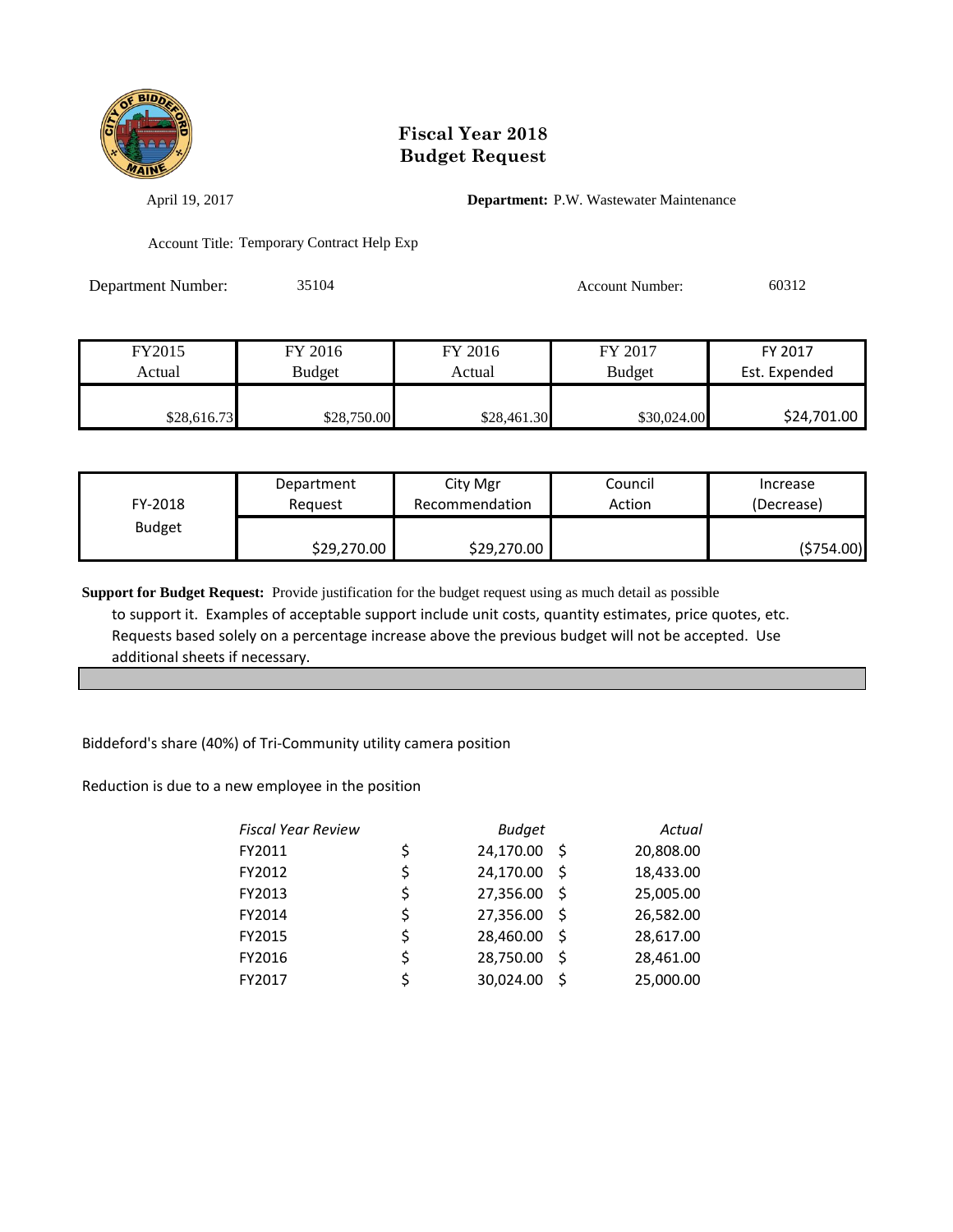

April 19, 2017 **Department:** P.W. Wastewater Maintenance

Account Title: Construction Services Expense

Department Number: 35104 Account Number: 60313

| FY2015     | FY 2016       | FY 2016    | FY 2017       | FY 2017       |
|------------|---------------|------------|---------------|---------------|
| Actual     | <b>Budget</b> | Actual     | <b>Budget</b> | Est. Expended |
|            |               |            |               |               |
| \$8,639.05 | \$15,000.00   | \$4,810.00 | \$15,000.00   | \$15,000.00   |

| FY-2018       | Department  | City Mgr       | Council | Increase   |
|---------------|-------------|----------------|---------|------------|
|               | Reauest     | Recommendation | Action  | (Decrease) |
| <b>Budget</b> | \$15,000.00 | \$15,000.00    |         | \$0.00     |

**Support for Budget Request:** Provide justification for the budget request using as much detail as possible to support it. Examples of acceptable support include unit costs, quantity estimates, price quotes, etc. Requests based solely on a percentage increase above the previous budget will not be accepted. Use additional sheets if necessary.

| Spoils crushing:                   |                           |    | \$6,000       |    |           |
|------------------------------------|---------------------------|----|---------------|----|-----------|
| Specialty contract work :          |                           |    | \$7,000       |    |           |
| <b>CSO Tank Cleaning Services:</b> |                           |    | \$2,000       |    |           |
|                                    | <b>Fiscal Year Review</b> |    | <b>Budget</b> |    | Actual    |
|                                    | FY2011                    | \$ | 10,000.00     | S  | 3,715.00  |
|                                    | \$<br>FY2012              |    | 10,000.00     | S  | 2,930.00  |
|                                    | FY2013                    | \$ | 10,000.00     | S  | 12,752.00 |
|                                    | FY2014                    | \$ | 20,000.00     | S  | 12,215.00 |
|                                    | FY2015                    | \$ | 15,000.00     | \$ | 8,639.00  |
|                                    | FY2016                    | \$ | 15,000.00     | \$ | 4,810.00  |
|                                    | FY2017                    |    | 15,000.00     | S  | 14,000.00 |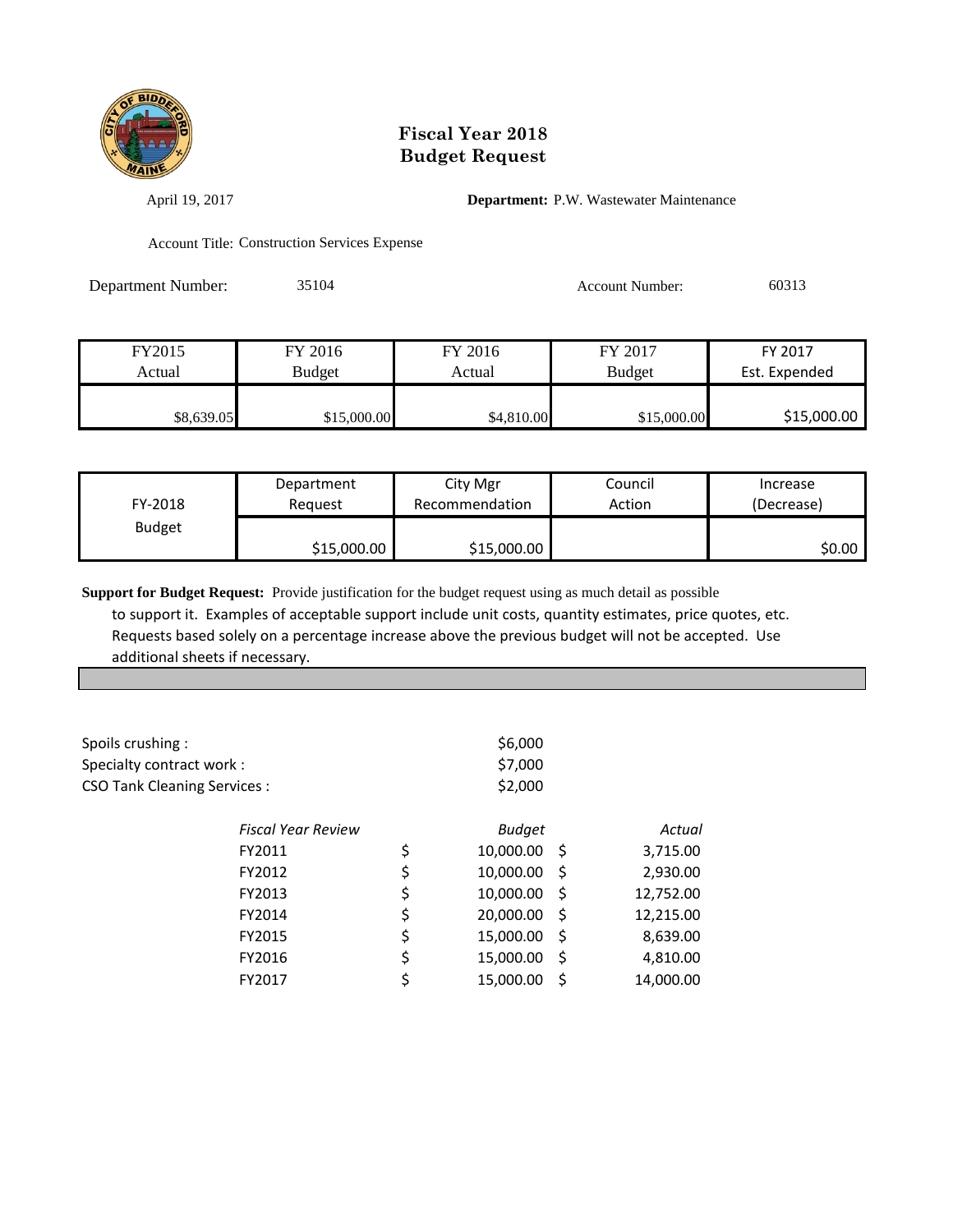

April 19, 2017 **Department:** P.W. Wastewater Maintenance

Account Title: Equipment Rent/Lease Exp

Department Number: 35104 Account Number: 60330

| FY2015  | FY 2016  | FY 2016 | FY 2017       | FY 2017       |
|---------|----------|---------|---------------|---------------|
| Actual  | Budget   | Actual  | <b>Budget</b> | Est. Expended |
|         |          |         |               |               |
| \$33.00 | \$500.00 | \$38.50 | \$500.00      | \$1,892.00    |

| FY-2018       | Department | City Mgr       | Council | Increase   |
|---------------|------------|----------------|---------|------------|
|               | Reauest    | Recommendation | Action  | (Decrease) |
| <b>Budget</b> | \$500.00   | \$500.00       |         | \$0.00∣    |

**Support for Budget Request:** Provide justification for the budget request using as much detail as possible to support it. Examples of acceptable support include unit costs, quantity estimates, price quotes, etc. Requests based solely on a percentage increase above the previous budget will not be accepted. Use additional sheets if necessary.

Pump Rentals

| <b>Fiscal Year Review</b> | <b>Budget</b> |      | Actual   |
|---------------------------|---------------|------|----------|
| FY2011                    | 500.00        | - S  | 33.80    |
| FY2012                    | \$<br>500.00  | -Ŝ   | 2,408.00 |
| FY2013                    | \$<br>500.00  | -Ŝ   |          |
| FY2014                    | \$<br>500.00  | - \$ | 807.00   |
| FY2015                    | \$<br>500.00  | -S   | 33.00    |
| FY2016                    | \$<br>500.00  | Ŝ.   | 38.50    |
| FY2017                    | 500.00        | Ś    | 1,895.00 |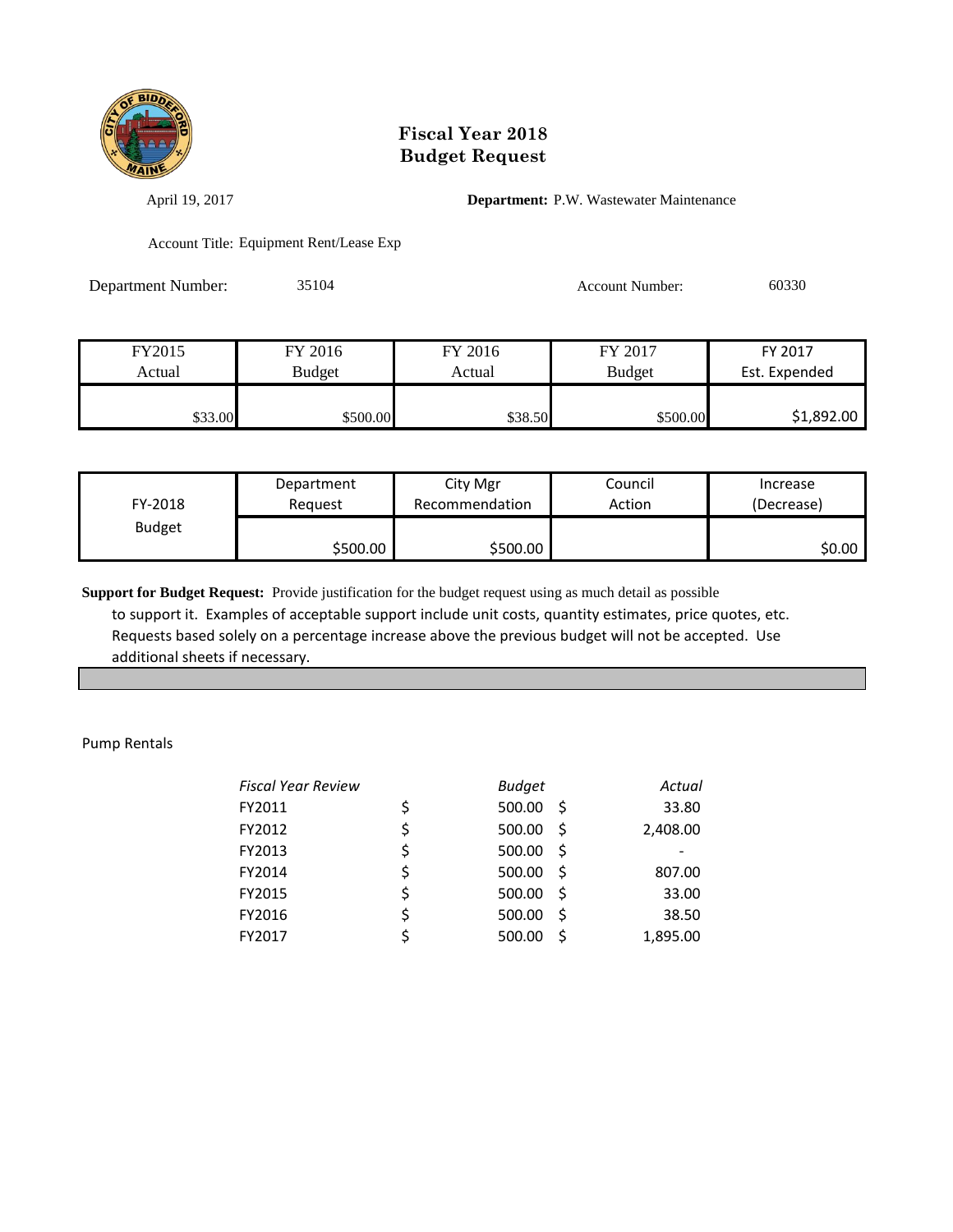

April 19, 2017 **Department:** P.W. Wastewater Maintenance

Account Title: Grit Disposal Expense

Department Number: 35104 Account Number: 60342

| FY2015     | FY 2016     | FY 2016    | FY 2017       | FY 2017       |
|------------|-------------|------------|---------------|---------------|
| Actual     | Budget      | Actual     | <b>Budget</b> | Est. Expended |
|            |             |            |               |               |
| \$8,582.43 | \$12,000.00 | \$7,795.13 | \$12,000.00   | \$10,132.00   |

| FY-2018       | Department | City Mgr       | Council | Increase      |
|---------------|------------|----------------|---------|---------------|
|               | Reauest    | Recommendation | Action  | (Decrease)    |
| <b>Budget</b> | \$9,000.00 | \$9,000.00     |         | ( \$3,000.00) |

**Support for Budget Request:** Provide justification for the budget request using as much detail as possible to support it. Examples of acceptable support include unit costs, quantity estimates, price quotes, etc. Requests based solely on a percentage increase above the previous budget will not be accepted. Use additional sheets if necessary.

#### Catch basin grit disposal (Waste Management & Commercial Paving) and acceptance testing

| Desc                      | Unit (ton)                     |     | Rate     |    | Subtotal |
|---------------------------|--------------------------------|-----|----------|----|----------|
| Grit disposal             | 90                             | \$  | 100.00   | -S | 9,000.00 |
| <b>Fiscal Year Review</b> | <b>Budget</b>                  |     | Actual   |    |          |
| FY2011                    | \$<br>$\overline{\phantom{a}}$ | \$  |          |    |          |
| FY2012                    | \$<br>$\overline{\phantom{a}}$ | S   |          |    |          |
| FY2013                    | \$<br>$\overline{\phantom{a}}$ |     |          |    |          |
| FY2014                    | \$<br>6,000.00                 | -S  | 5,587.00 |    |          |
| FY2015                    | \$<br>12,000.00                | - S | 8,582.00 |    |          |
| FY2016                    | \$<br>12,000.00                | .S  | 7,795.00 |    |          |
| FY2017                    | \$<br>12,000.00                | \$. | 8,000.00 |    |          |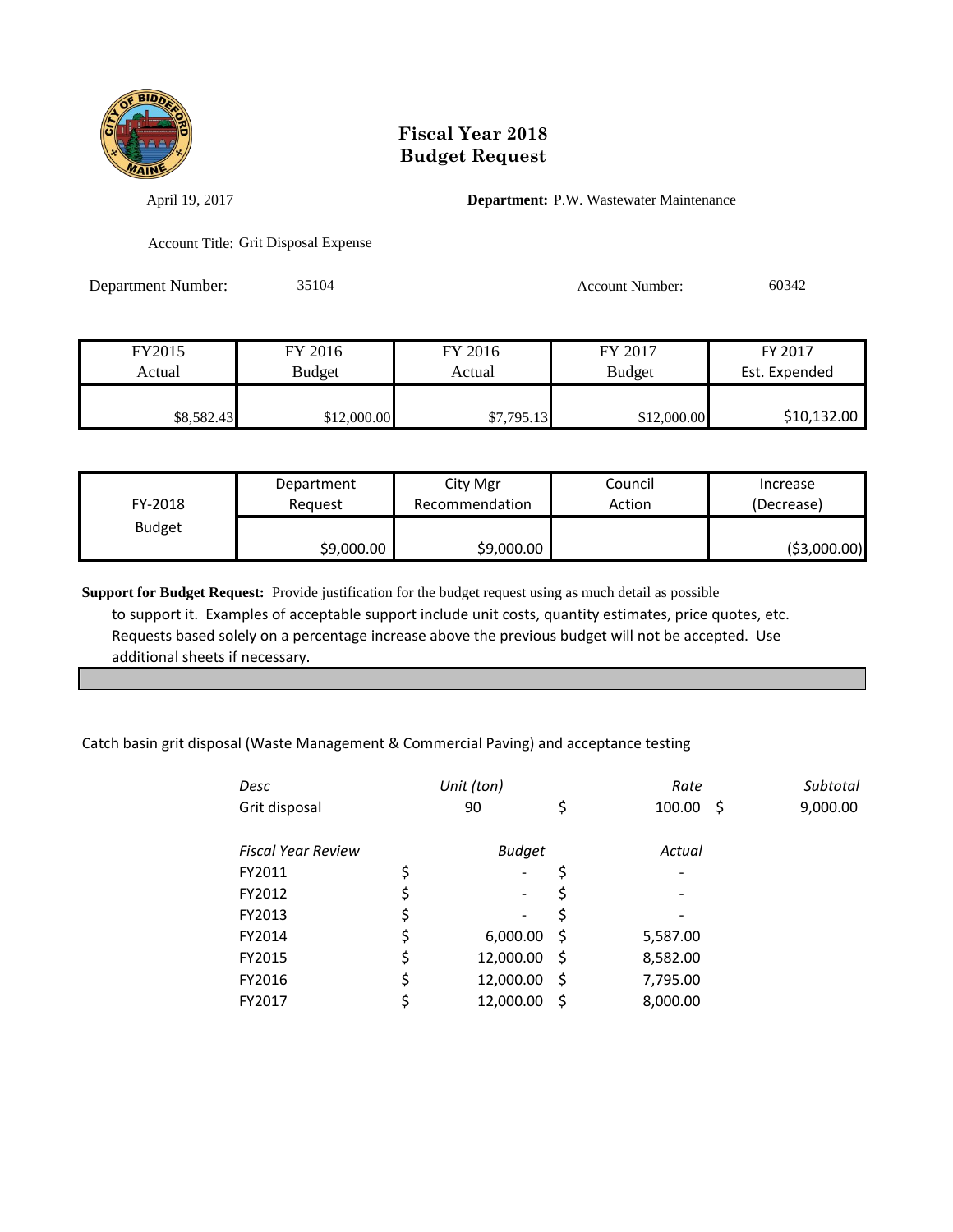

April 19, 2017 **Department:** P.W. Wastewater Maintenance

Account Title: Rodent Control Expense

Department Number: 35104 Account Number: 60345

| FY2015 | FY 2016 | FY 2016  | FY 2017       | FY 2017       |
|--------|---------|----------|---------------|---------------|
| Actual | Budget  | Actual   | <b>Budget</b> | Est. Expended |
|        |         |          |               |               |
| \$0.00 | \$75.00 | \$178.44 | \$75.00       | \$0.00        |

| FY-2018       | Department |         | Council | Increase   |
|---------------|------------|---------|---------|------------|
|               | Reauest    |         | Action  | (Decrease) |
| <b>Budget</b> | \$75.00    | \$75.00 |         | \$0.00     |

**Support for Budget Request:** Provide justification for the budget request using as much detail as possible to support it. Examples of acceptable support include unit costs, quantity estimates, price quotes, etc. Requests based solely on a percentage increase above the previous budget will not be accepted. Use additional sheets if necessary.

For rodent control in sewer system

| <b>Fiscal Year Review</b> | <b>Budget</b> |      | Actual |
|---------------------------|---------------|------|--------|
| FY2011                    | \$<br>100.00  | -S   |        |
| FY2012                    | \$<br>100.00  | -S   | 8.97   |
| FY2013                    | \$<br>100.00  | -S   | 28.96  |
| FY2014                    | \$<br>100.00  | -S   |        |
| FY2015                    | 75.00         | - \$ |        |
| FY2016                    | \$<br>75.00   | Ś    | 178.00 |
| FY2017                    | 75.00         |      |        |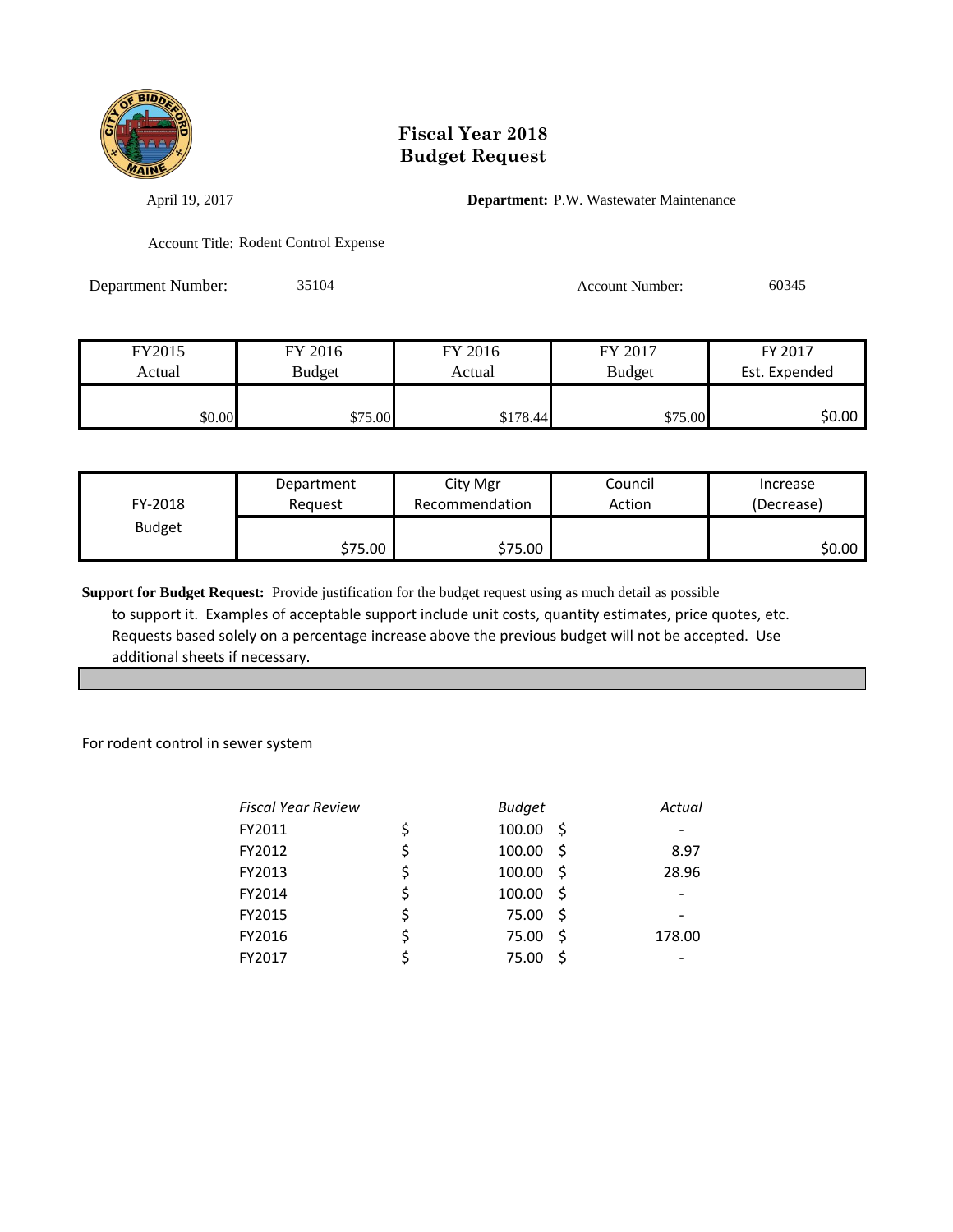

April 19, 2017 **Department:** P.W. Wastewater Maintenance

Account Title: Electricity Expense

Department Number: 35104 Account Number: 60400

| FY2015      | FY 2016     | FY 2016     | FY 2017       | FY 2017       |
|-------------|-------------|-------------|---------------|---------------|
| Actual      | Budget      | Actual      | <b>Budget</b> | Est. Expended |
|             |             |             |               |               |
| \$55,722.92 | \$76,120.00 | \$65,073.65 | \$72,000.00   | \$65,939.00   |

| FY-2018       | Department  | City Mgr       | Council | Increase    |
|---------------|-------------|----------------|---------|-------------|
|               | Reauest     | Recommendation | Action  | (Decrease)  |
| <b>Budget</b> | \$68,000.00 | \$68,000.00    |         | (54,000.00) |

**Support for Budget Request:** Provide justification for the budget request using as much detail as possible to support it. Examples of acceptable support include unit costs, quantity estimates, price quotes, etc. Requests based solely on a percentage increase above the previous budget will not be accepted. Use additional sheets if necessary.

Projected Electrical costs for 24 pump stations with no rate increase

| <b>Fiscal Year Review</b> |    | <b>Budget</b>   | Actual    |
|---------------------------|----|-----------------|-----------|
| FY2011                    | \$ | 90,000.00<br>S  | 64,505.00 |
| FY2012                    | \$ | 90,000.00<br>Ś  | 57,710.00 |
| FY2013                    | \$ | 90,000.00<br>-S | 55,541.00 |
| FY2014                    | \$ | 80,000.00<br>Ś  | 74,517.00 |
| FY2015                    | \$ | 75,000.00<br>Ś  | 55,723.00 |
| FY2016                    | \$ | 76,120.00<br>Ś. | 65,074.00 |
| FY2017                    | ς  | 72,000.00<br>Ś  | 68,000.00 |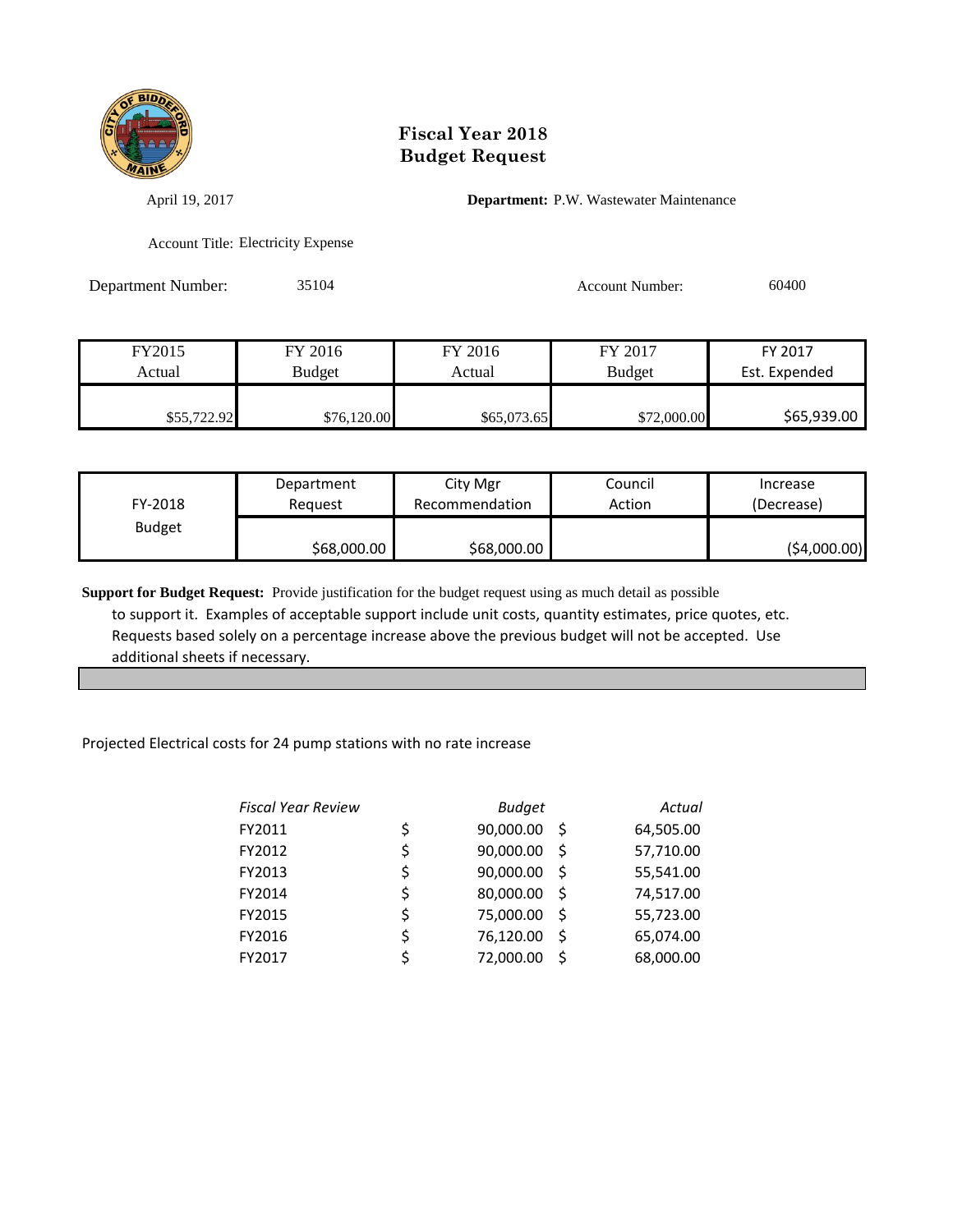

April 19, 2017 **Department:** P.W. Wastewater Maintenance

Account Title: Phone/Celular/Paging Exp

Department Number: 35104 Account Number: 60402

| FY2015     | FY 2016    | FY 2016    | FY 2017       | FY 2017       |
|------------|------------|------------|---------------|---------------|
| Actual     | Budget     | Actual     | <b>Budget</b> | Est. Expended |
|            |            |            |               |               |
| \$5,366.32 | \$5,204.00 | \$4,873.83 | \$4,542.00    | \$5,181.00    |

| FY-2018       | Department | City Mgr       | Council | Increase   |
|---------------|------------|----------------|---------|------------|
|               | Reauest    | Recommendation | Action  | (Decrease) |
| <b>Budget</b> | \$5,200.00 | \$5,200.00     |         | \$658.00   |

**Support for Budget Request:** Provide justification for the budget request using as much detail as possible to support it. Examples of acceptable support include unit costs, quantity estimates, price quotes, etc. Requests based solely on a percentage increase above the previous budget will not be accepted. Use additional sheets if necessary.

| Desc                   | Number (ea) | Unit (month) | Rate               | Subtotal |
|------------------------|-------------|--------------|--------------------|----------|
| <b>Cell Phones</b>     | 6           | 12           | $31.05 \quad$ \$   | 2,235.60 |
| <b>GPS Units</b>       | 4           | 12           | $18.95 \quad$ \$   | 909.60   |
| <b>RBC Plant Lines</b> |             | 12           | $29.17$ \$         | 350.00   |
| Water St. Plant Line   |             | 12           | $28.00\frac{1}{2}$ | 336.00   |
| Horrigan Court P.S.    |             | 12           | 35.00              | 420.00   |
| Miscellanous           |             |              | 950.00             | 950.00   |
|                        |             |              |                    | 5,201.20 |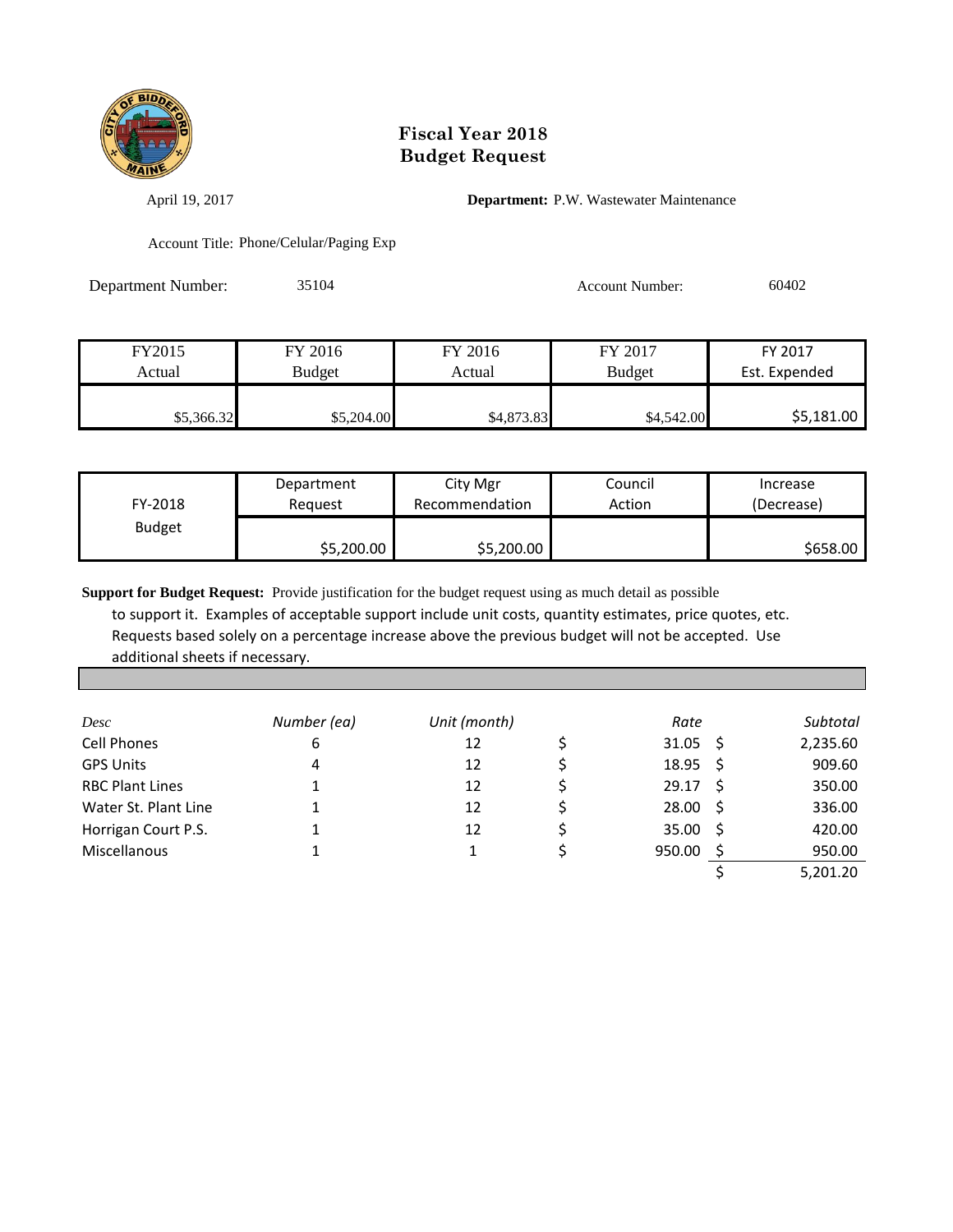

April 19, 2017 **Department:** P.W. Wastewater Maintenance

Account Title: Diesel Fuel Expense

Department Number: 35104 Account Number: 60410

| FY2015      | FY 2016     | FY 2016     | FY 2017       | FY 2017       |
|-------------|-------------|-------------|---------------|---------------|
| Actual      | Budget      | Actual      | <b>Budget</b> | Est. Expended |
|             |             |             |               |               |
| \$13,690.21 | \$13,315.00 | \$12,019.47 | \$8,106.00    | \$7,194.00    |

| FY-2018       | Department | City Mgr       | Council | Increase   |
|---------------|------------|----------------|---------|------------|
|               | Reauest    | Recommendation | Action  | (Decrease) |
| <b>Budget</b> | \$9,108.00 | \$9,108.00     |         | \$1,002.00 |

**Support for Budget Request:** Provide justification for the budget request using as much detail as possible to support it. Examples of acceptable support include unit costs, quantity estimates, price quotes, etc. Requests based solely on a percentage increase above the previous budget will not be accepted. Use additional sheets if necessary.

*Desc Unit (Gal) Rate Subtotal* Projected diesel usage and the set of the 4,400 \$ 2.07 \$ 9,108.00

FY 14 usage: 4,535 gallons FY 15 usage : 3,444 gallons FY 16 usage : 4,304 gallons FY 17 usage (6months) 2,253 gallons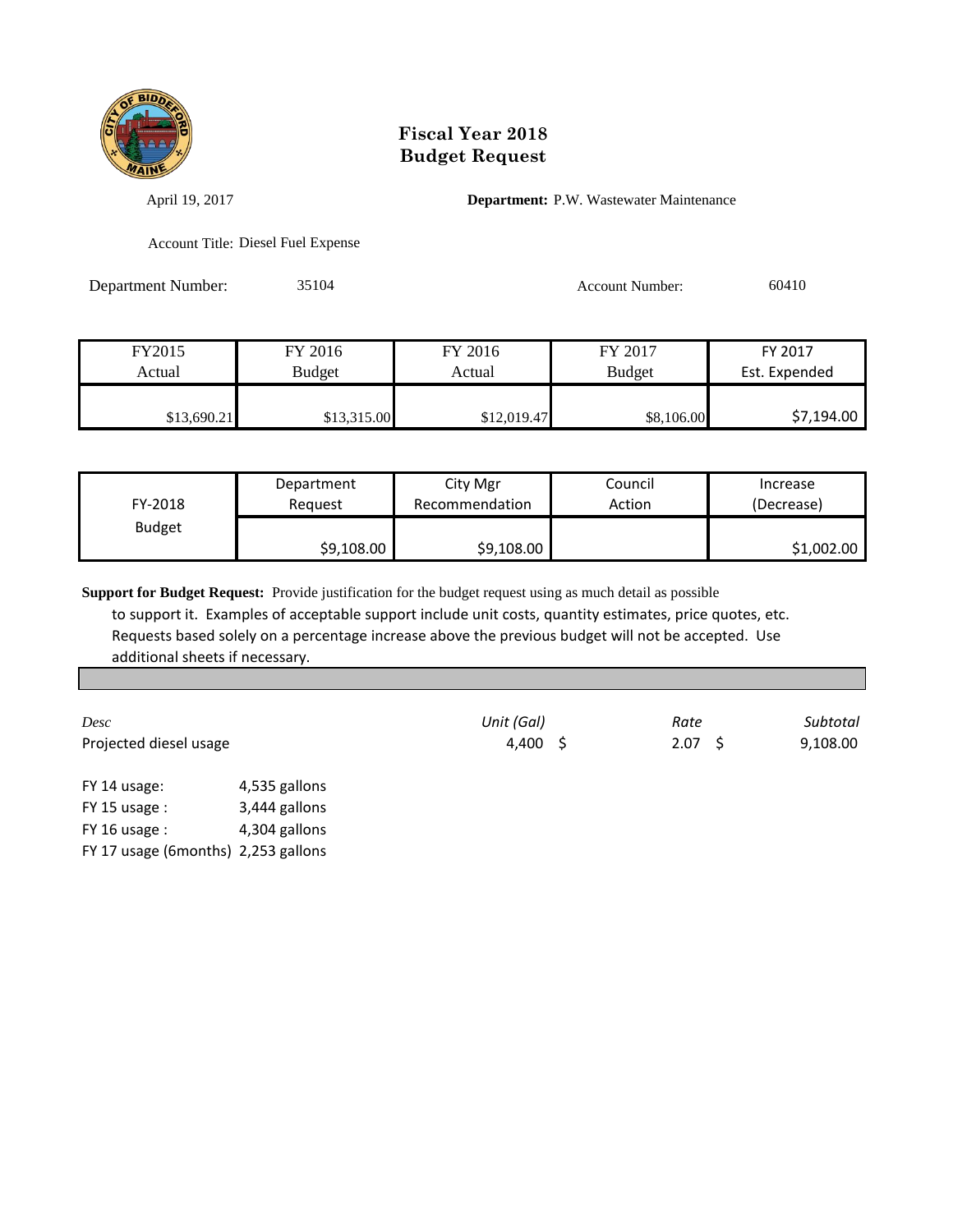

April 19, 2017 **Department:** P.W. Wastewater Maintenance

Account Title: Gasoline Expense

Department Number: 35104 Account Number: 60411

| FY2015     | FY 2016     | FY 2016     | FY 2017       | FY 2017       |
|------------|-------------|-------------|---------------|---------------|
| Actual     | Budget      | Actual      | <b>Budget</b> | Est. Expended |
|            |             |             |               |               |
| \$9,601.37 | \$10,465.00 | \$10,067.38 | \$6,154.00    | \$5,102.00    |

| FY-2018       | Department | City Mgr       | Council | Increase   |
|---------------|------------|----------------|---------|------------|
|               | Reauest    | Recommendation | Action  | (Decrease) |
| <b>Budget</b> | \$6,790.00 | \$6,790.00     |         | \$636.00   |

**Support for Budget Request:** Provide justification for the budget request using as much detail as possible to support it. Examples of acceptable support include unit costs, quantity estimates, price quotes, etc. Requests based solely on a percentage increase above the previous budget will not be accepted. Use additional sheets if necessary.

| Desc                         | Unit (Gal)     | Rate            | Subtotal |
|------------------------------|----------------|-----------------|----------|
| Projected gasoline usage     | $3,500$ \$     | $1.94 \quad$ \$ | 6,790.00 |
| FY 17 usage $(6$ months $):$ | 2,802 gallons  |                 |          |
| $FY$ 16 usage :              | 10,067 gallons |                 |          |
| $FY$ 15 usage :              | 3,140 gallons  |                 |          |
| $FY$ 14 usage :              | 3,659 gallons  |                 |          |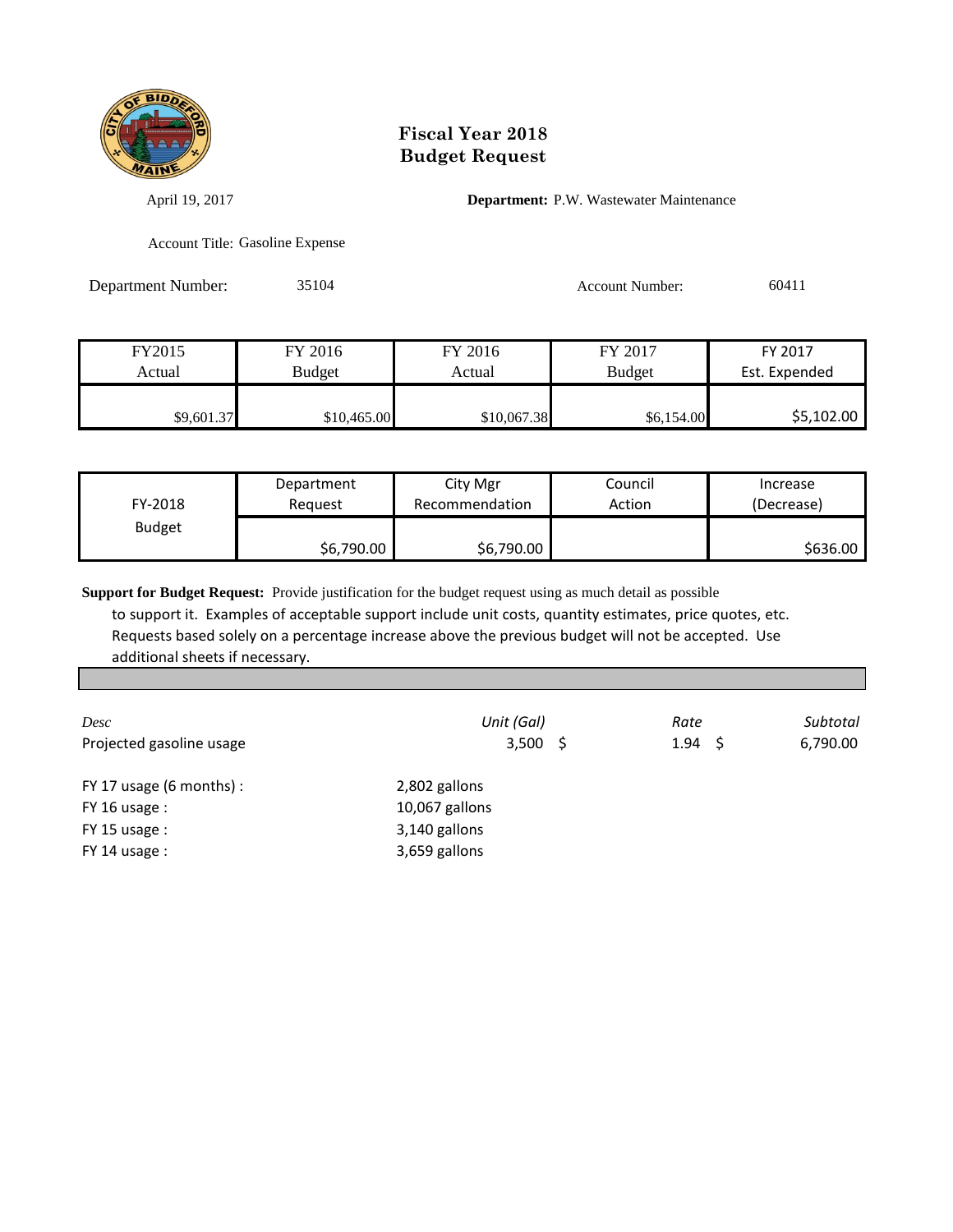

April 19, 2017 **Department:** P.W. Wastewater Maintenance

Account Title: Building Repair/Maint Exp

Department Number: 35104 Account Number: 60450

| FY2015      | FY 2016     | FY 2016     | FY 2017       | FY 2017       |
|-------------|-------------|-------------|---------------|---------------|
| Actual      | Budget      | Actual      | <b>Budget</b> | Est. Expended |
|             |             |             |               |               |
| \$45,184.95 | \$52,000.00 | \$47,332.11 | \$50,000.00   | \$49,996.00   |

| FY-2018       | Department  | City Mgr       | Council | Increase   |
|---------------|-------------|----------------|---------|------------|
|               | Reauest     | Recommendation | Action  | (Decrease) |
| <b>Budget</b> | \$50,000.00 | \$50,000.00    |         | SO.OO I    |

**Support for Budget Request:** Provide justification for the budget request using as much detail as possible to support it. Examples of acceptable support include unit costs, quantity estimates, price quotes, etc. Requests based solely on a percentage increase above the previous budget will not be accepted. Use additional sheets if necessary.

Repairs and maintenance at 24 pump stations :

| Pumps, motors:              | \$16,500 |
|-----------------------------|----------|
| Gate valves, check valves : | \$7,000  |
| Transducers, floats:        | \$5,000  |
| Sensors:                    | \$5,000  |
| Control panels, relays :    | \$13,000 |
| Hardware, paints, etc. :    | \$3,500  |
|                             | \$50,000 |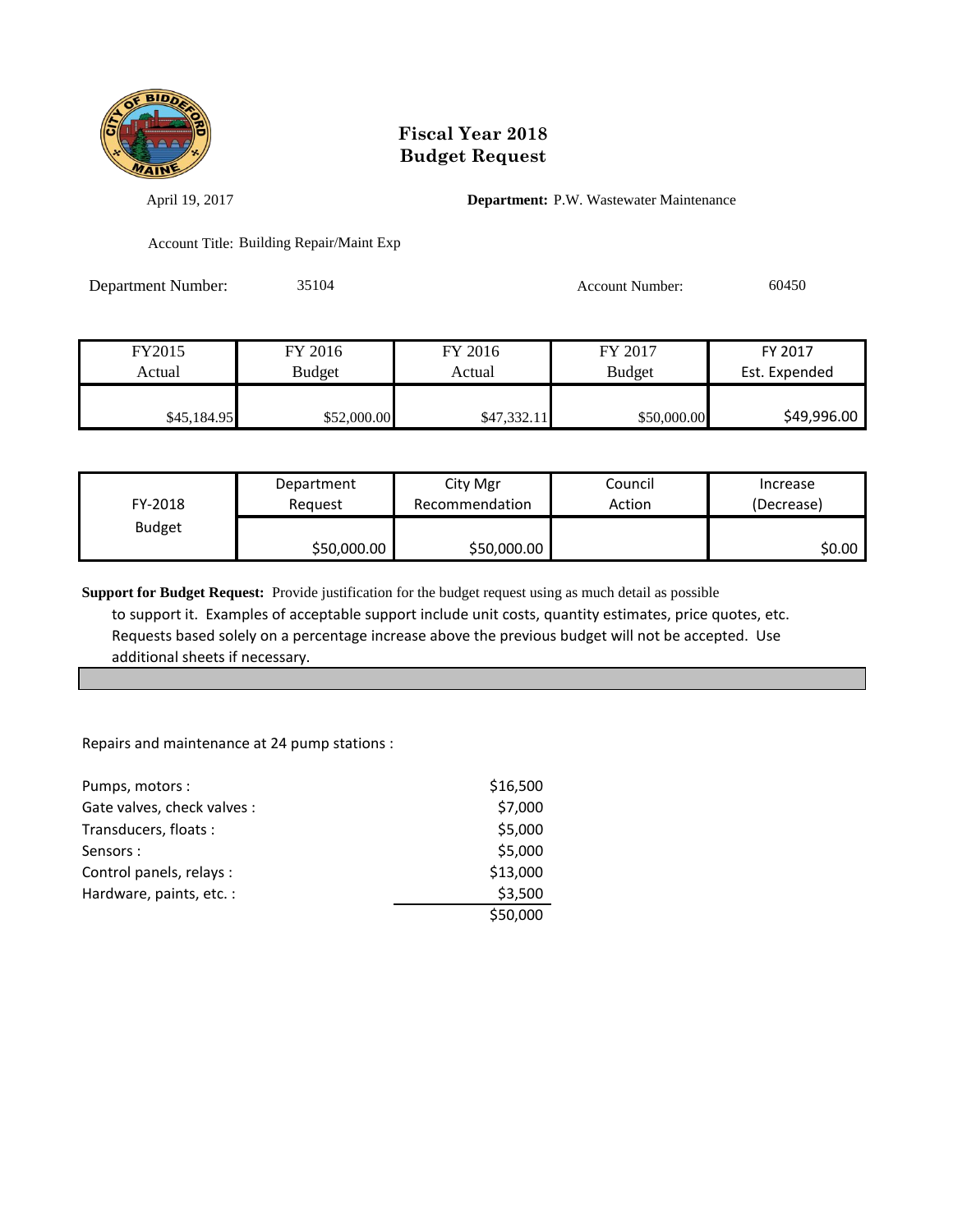

April 19, 2017 **Department:** P.W. Wastewater Maintenance

Account Title: Operating Equip Repair Exp

| Department Number: | 35104         |             | <b>Account Number:</b> | 60452         |
|--------------------|---------------|-------------|------------------------|---------------|
|                    |               |             |                        |               |
| FY2015             | FY 2016       | FY 2016     | FY 2017                | FY 2017       |
| Actual             | <b>Budget</b> | Actual      | <b>Budget</b>          | Est. Expended |
| \$20,346.54        | \$9,000.00    | \$16,284.29 | \$14,000.00            | \$13,941.00   |

| FY-2018       | Department  | City Mgr       | Council | Increase    |
|---------------|-------------|----------------|---------|-------------|
|               | Reauest     | Recommendation | Action  | (Decrease)  |
| <b>Budget</b> | \$13,625.00 | \$13,625.00    |         | ( \$375.00) |

**Support for Budget Request:** Provide justification for the budget request using as much detail as possible

 to support it. Examples of acceptable support include unit costs, quantity estimates, price quotes, etc. Requests based solely on a percentage increase above the previous budget will not be accepted. Use additional sheets if necessary.

| Equipment Unit # |    | Cost      |
|------------------|----|-----------|
| 55               | \$ | 3,200.00  |
| 661              | \$ | 675.00    |
| 665              | \$ | 950.00    |
| camera           | \$ | 6,050.00  |
| 670              | \$ | 700.00    |
| 685              | \$ | 900.00    |
| 686              | \$ | 1,150.00  |
|                  | Ś  | 13,625.00 |

| <b>Fiscal Year Review</b> | <b>Budget</b>  |    | Actual    |
|---------------------------|----------------|----|-----------|
| FY2011                    | \$<br>3,700.00 | -S | 18,425.00 |
| FY2012                    | \$<br>3,850.00 | Ŝ. | 6,244.01  |
| FY2013                    | 7,950.00       | Ŝ  | 11,324.80 |
| FY2014                    | 8,550.00       | -S | 10,875.96 |
| FY2015                    | \$<br>9,725.00 | -S | 20,346.54 |
| FY2016                    | 9,000.00       | Ś  | 16,284.29 |
| FY2017                    | 14,000.00      | Ś  | 13,000.00 |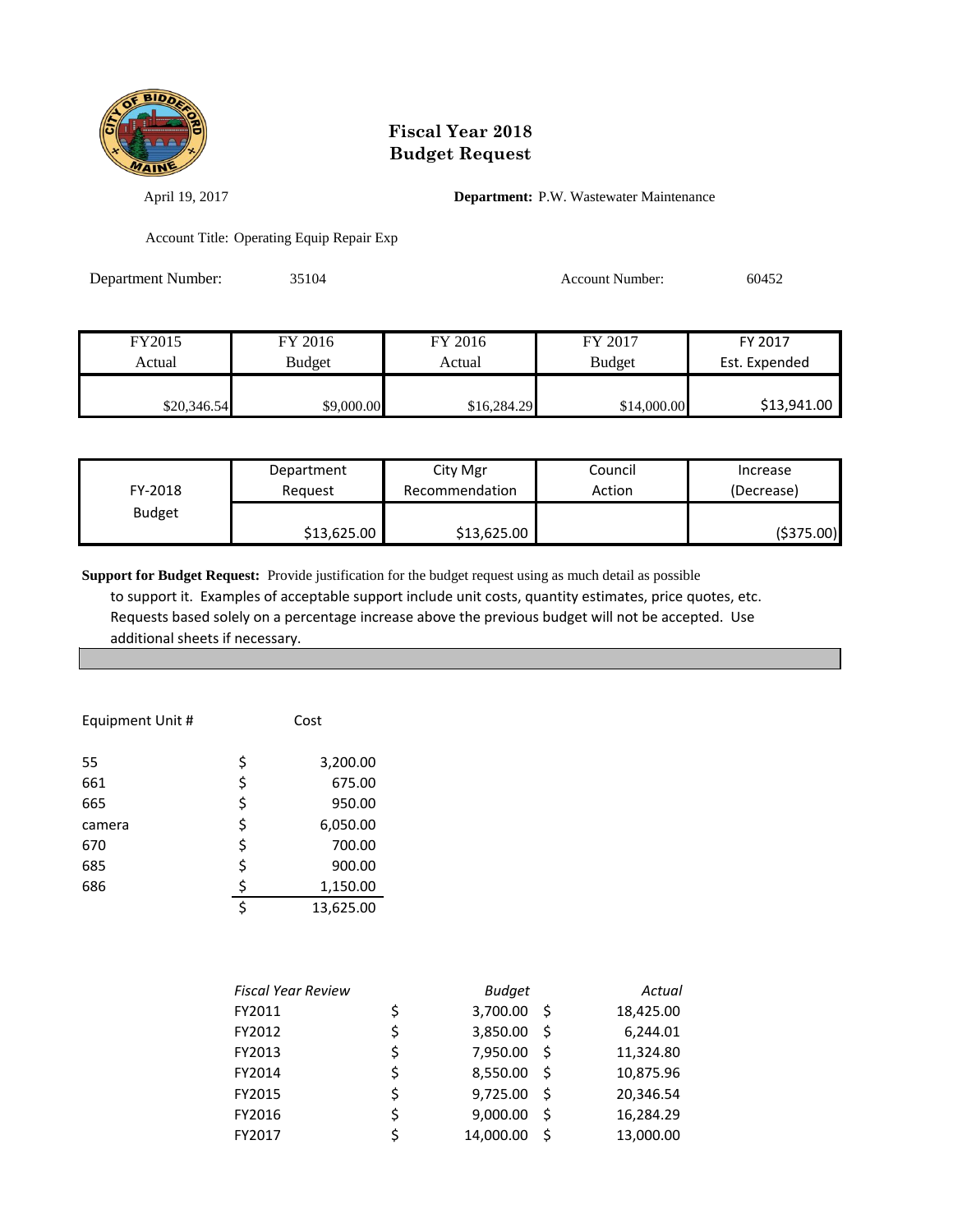

April 19, 2017 **Department:** P.W. Wastewater Maintenance

Account Title: Vehicle Repair/Tires/Oil Exp

| Department Number: | 35104         |             | <b>Account Number:</b> | 60453         |
|--------------------|---------------|-------------|------------------------|---------------|
|                    |               |             |                        |               |
| FY2015             | FY 2016       | FY 2016     | FY 2017                | FY 2017       |
| Actual             | <b>Budget</b> | Actual      | <b>Budget</b>          | Est. Expended |
| \$17,704.58        | \$19,000.00   | \$28,427.00 | \$19,000.00            | \$20,408.00   |

| FY-2018       | Department  | City Mgr       | Council | Increase   |
|---------------|-------------|----------------|---------|------------|
|               | Reauest     | Recommendation | Action  | (Decrease) |
| <b>Budget</b> | \$20,000.00 | \$20,000.00    |         | \$1,000.00 |

**Support for Budget Request:** Provide justification for the budget request using as much detail as possible

 to support it. Examples of acceptable support include unit costs, quantity estimates, price quotes, etc. Requests based solely on a percentage increase above the previous budget will not be accepted. Use additional sheets if necessary.

| Equipment Unit # | Cost                      |           |                 |      |           |     |              |
|------------------|---------------------------|-----------|-----------------|------|-----------|-----|--------------|
| 604              | \$                        | 4,600.00  |                 |      |           |     |              |
| 606              | \$                        | 1,850.00  |                 |      |           |     |              |
| 610              | \$                        | 2,800.00  |                 |      |           |     |              |
| 616              | \$                        | 1,500.00  |                 |      |           |     |              |
| 660              | \$                        | 9,250.00  |                 |      |           |     |              |
|                  | \$                        | 20,000.00 |                 |      |           |     |              |
|                  | <b>Fiscal Year Review</b> |           | <b>Budget</b>   |      | Actual    |     | Differential |
|                  | FY2011                    |           | \$<br>17,100.00 | - \$ | 17,314.31 | -\$ | (214.31)     |
|                  | FY2012                    |           | \$<br>18,250.00 | -\$  | 18,976.83 | -S  | (726.83)     |
|                  | FY2013                    |           | \$<br>18,250.00 | -\$  | 21,050.56 | \$  | (2,800.56)   |
|                  | FY2014                    |           | \$<br>18,250.00 | \$   | 15,837.96 | \$  | 2,412.04     |
|                  | FY2015                    |           | \$<br>18,600.00 | \$   | 17,704.58 | -\$ | 895.42       |
|                  | FY2016                    |           | \$<br>19,000.00 | -\$  | 28,427.00 | -\$ | (9,427.00)   |
|                  | FY2017                    |           | \$<br>19,000.00 | \$   | 20,000.00 | \$  | (1,000.00)   |
|                  |                           |           |                 |      |           |     |              |
|                  |                           |           |                 |      |           |     |              |

| Average | S | 19,901.61 |
|---------|---|-----------|
| Median  | S | 18,976.83 |
| Max     |   | 28,427.00 |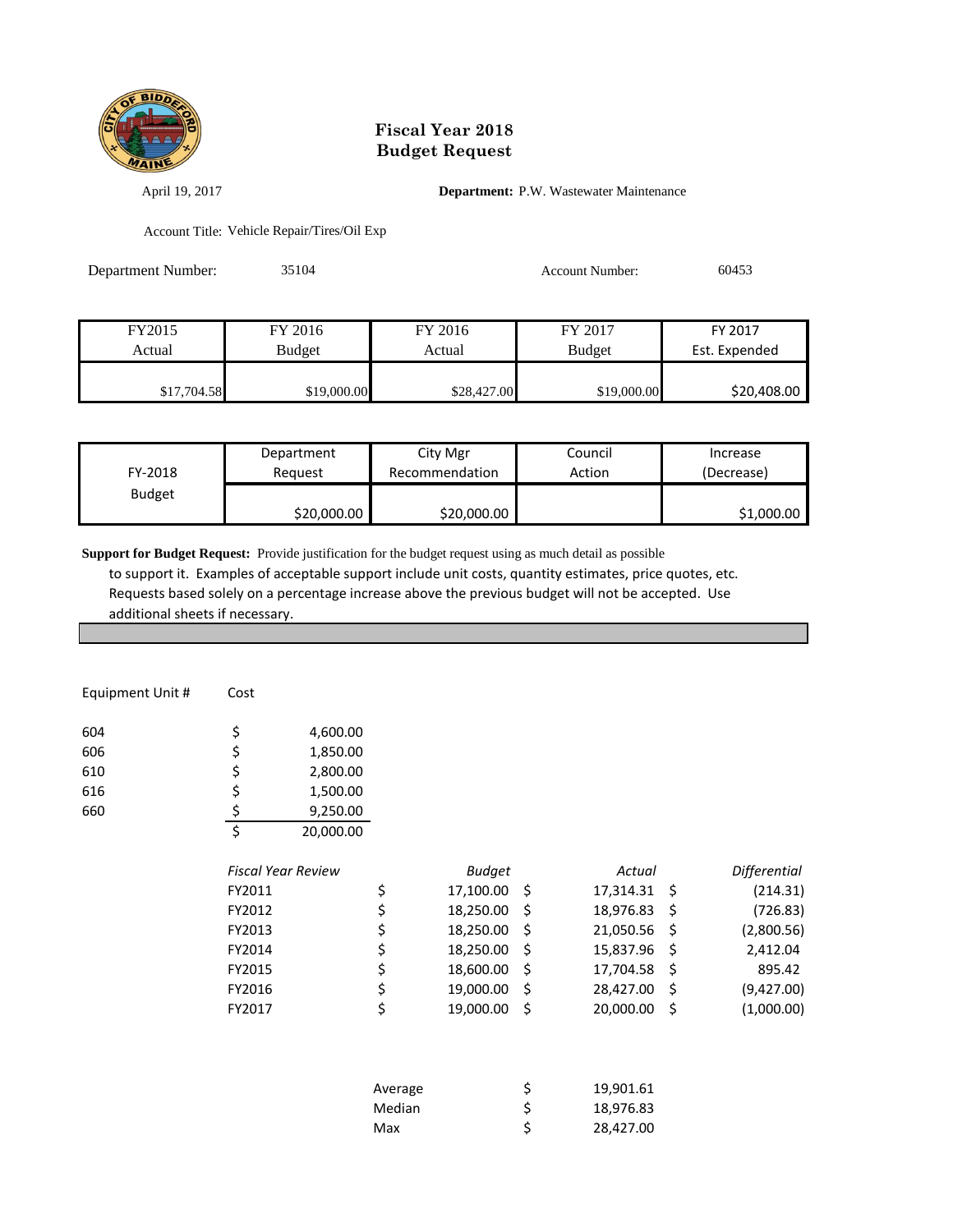

April 19, 2017 **Department:** P.W. Wastewater Maintenance

Account Title: Road Maint/Improve Non-Cap

Department Number: 35104 Account Number: 60457

| FY2015      | FY 2016     | FY 2016     | FY 2017       | FY 2017       |
|-------------|-------------|-------------|---------------|---------------|
| Actual      | Budget      | Actual      | <b>Budget</b> | Est. Expended |
|             |             |             |               |               |
| \$19,968.39 | \$20,000.00 | \$15,056.50 | \$20,000.00   | \$19,230.00   |

| FY-2018       | Department  | City Mgr       | Council | Increase   |
|---------------|-------------|----------------|---------|------------|
|               | Reguest     | Recommendation | Action  | (Decrease) |
| <b>Budget</b> | \$20,000.00 | \$20,000.00    |         | \$0.00     |

**Support for Budget Request:** Provide justification for the budget request using as much detail as possible to support it. Examples of acceptable support include unit costs, quantity estimates, price quotes, etc. Requests based solely on a percentage increase above the previous budget will not be accepted. Use additional sheets if necessary.

#### Projected need based upon historical data for spot repairs

| <b>Fiscal Year Review</b> | <b>Budget</b>   |      | Actual      |     | Differential |
|---------------------------|-----------------|------|-------------|-----|--------------|
| FY2011                    | \$<br>20,000.00 | - \$ | 8,074.85    | - S | 11,925.15    |
| FY2012                    | \$<br>20,000.00 | -S   | 14,445.56   | -S  | 5,554.44     |
| FY2013                    | \$<br>20,000.00 | -S   | 8,992.40    | -S  | 11,007.60    |
| FY2014                    | \$<br>20,000.00 | -S   | 22,676.75   | -S  | (2,676.75)   |
| FY2015                    | \$<br>20,000.00 | -S   | 19,968.39   | \$  | 31.61        |
| FY2016                    | \$<br>20,000.00 | .S   | 15,056.50   | Ŝ   | 4,943.50     |
| FY2017                    | \$<br>20,000.00 |      | \$19,230.00 | Ŝ.  | 770.00       |
|                           |                 |      |             |     |              |

| Average | 15,492.06 |
|---------|-----------|
| Median  | 15,056.50 |
| Max     | 22,676.75 |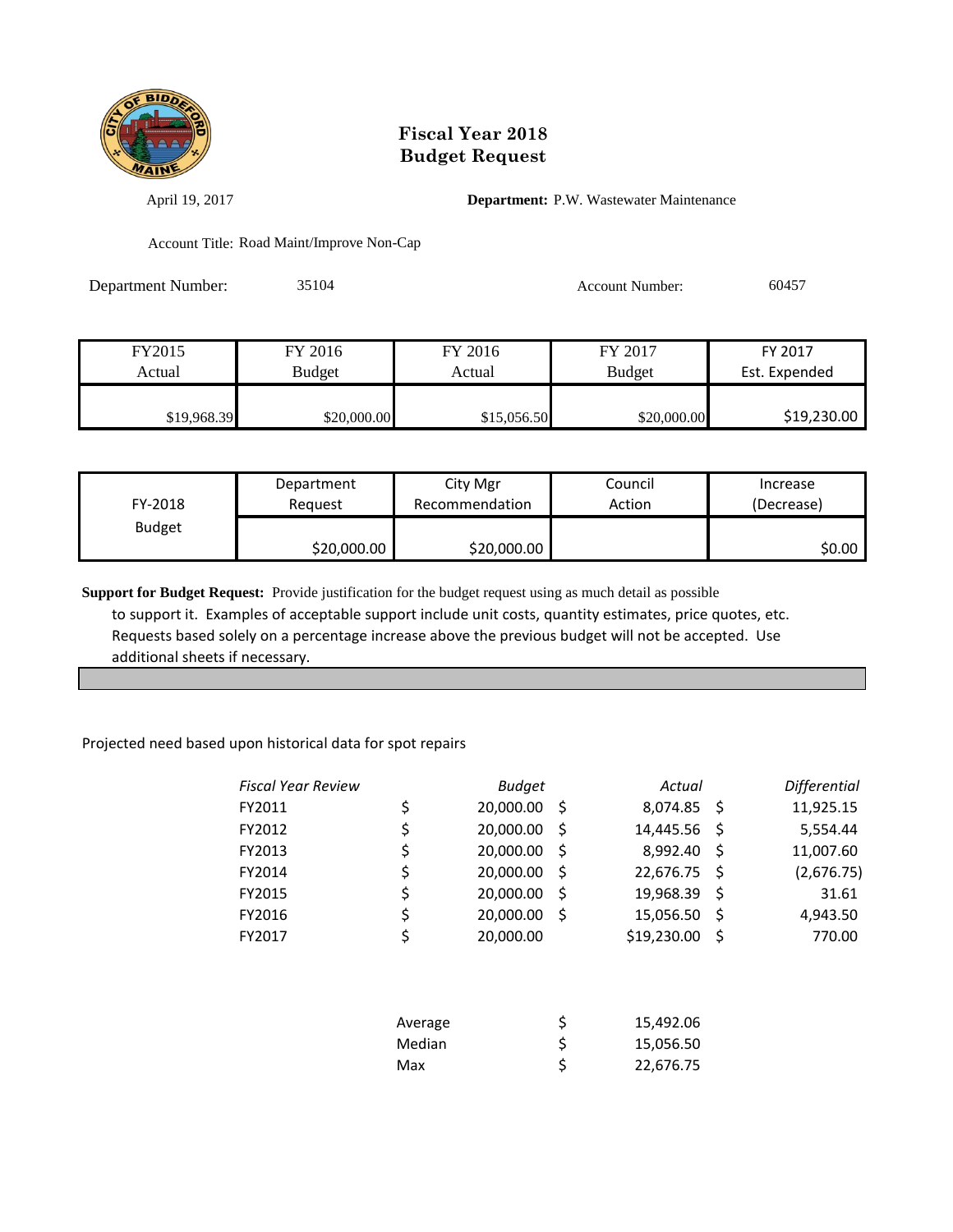

April 19, 2017 **Department:** P.W. Wastewater Maintenance

Account Title: Repair/Maint-CommunsEquip

Department Number: 35104 Account Number: 60461

| FY2015 | FY 2016       | FY 2016 | FY 2017       | FY 2017       |
|--------|---------------|---------|---------------|---------------|
| Actual | <b>Budget</b> | Actual  | <b>Budget</b> | Est. Expended |
|        |               |         |               |               |
| \$0.00 | \$650.00      | \$89.58 | \$650.00      | \$0.00        |

| FY-2018       | Department<br>Reauest | City Mgr<br>Recommendation | Council<br>Action | Increase<br>(Decrease) |
|---------------|-----------------------|----------------------------|-------------------|------------------------|
| <b>Budget</b> |                       |                            |                   | \$0.00                 |
|               | \$650.00              | \$650.00                   |                   |                        |

**Support for Budget Request:** Provide justification for the budget request using as much detail as possible to support it. Examples of acceptable support include unit costs, quantity estimates, price quotes, etc. Requests based solely on a percentage increase above the previous budget will not be accepted. Use additional sheets if necessary.

Budgeted replacement cost for 1 radio

| <b>Fiscal Year Review</b> | <b>Budget</b> |      | Actual                   |    | Differential |
|---------------------------|---------------|------|--------------------------|----|--------------|
| FY2011                    | $530.00$ \$   |      | $\overline{\phantom{a}}$ |    | 530.00       |
| FY2012                    | 500.00        | - \$ | -                        |    | 500.00       |
| FY2013                    | $500.00$ \$   |      | 131.40                   | -S | 368.60       |
| FY2014                    | 500.00        | - S  | -                        |    | 500.00       |
| FY2015                    | $500.00$ \$   |      | -                        |    | 500.00       |
| FY2016                    | 650.00        | - S  | 89.58                    | -S | 560.42       |
| FY2017                    | 650.00        |      | -                        |    | 650.00       |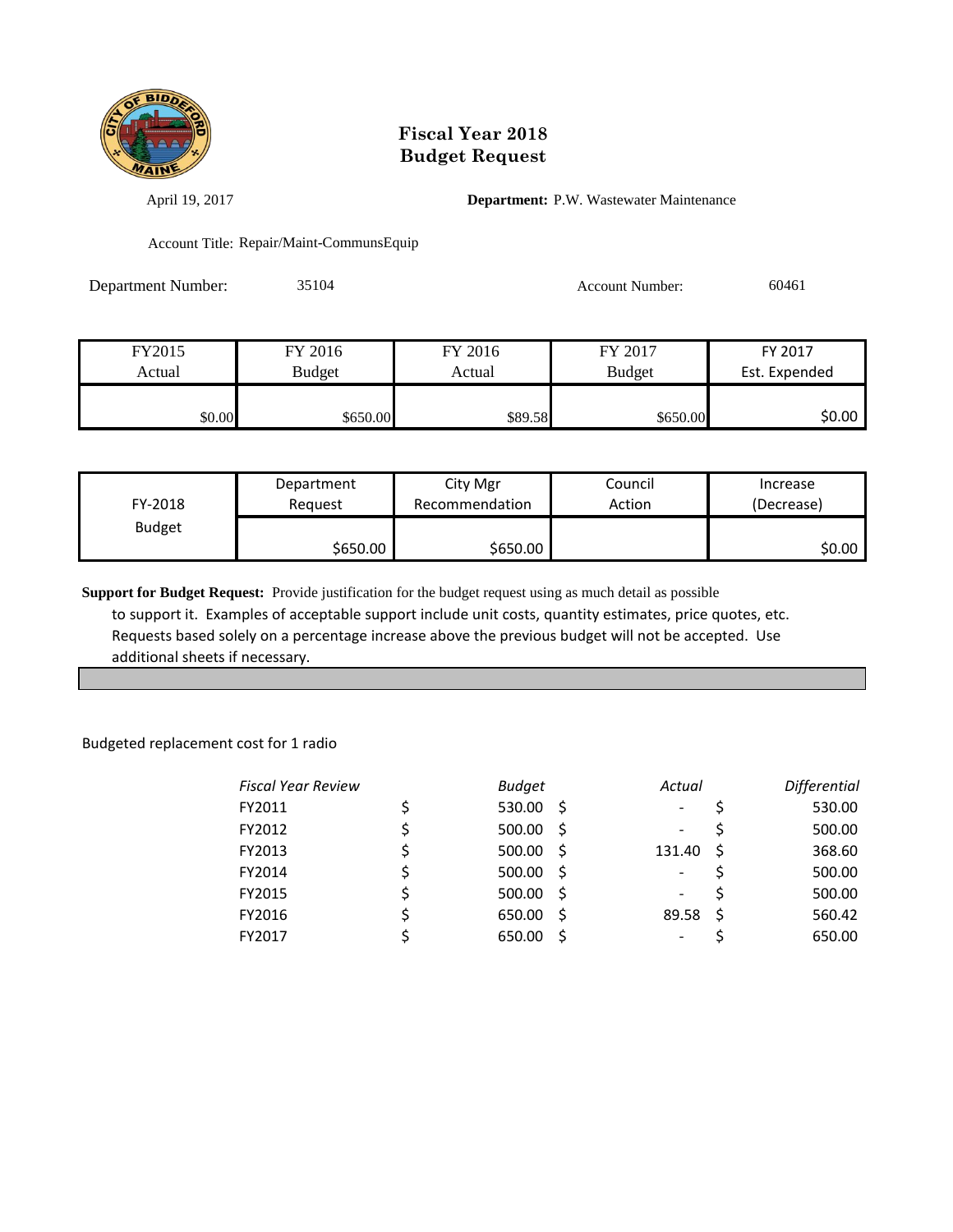

April 19, 2017 **Department:** P.W. Wastewater Maintenance

Account Title: Admin/Office Supp/Eqt Non-Cap

Department Number: 35104 Account Number: 60500

| FY2015     | FY 2016    | FY 2016    | FY 2017       | FY 2017       |
|------------|------------|------------|---------------|---------------|
| Actual     | Budget     | Actual     | <b>Budget</b> | Est. Expended |
|            |            |            |               |               |
| \$2,856.93 | \$3,800.00 | \$3,259.14 | \$3,500.00    | \$3,986.00    |

| FY-2018       | Department | City Mgr       | Council | Increase   |
|---------------|------------|----------------|---------|------------|
|               | Reauest    | Recommendation | Action  | (Decrease) |
| <b>Budget</b> | \$3,500.00 | \$3,500.00     |         | \$0.00     |

**Support for Budget Request:** Provide justification for the budget request using as much detail as possible to support it. Examples of acceptable support include unit costs, quantity estimates, price quotes, etc. Requests based solely on a percentage increase above the previous budget will not be accepted. Use additional sheets if necessary.

| Office Supplies :     | Ś  | 700.00   |
|-----------------------|----|----------|
| Computer forms:       | Ś  | 300.00   |
| Computer software:    | Ś. | 500.00   |
| <b>SCADA Support:</b> | Ś  | 2,000.00 |
|                       |    | 3,500.00 |

| <b>Fiscal Year Review</b> | <b>Budget</b> |     | Actual      |     | <b>Differential</b> |
|---------------------------|---------------|-----|-------------|-----|---------------------|
| FY2011                    | $3,800.00$ \$ |     | 2,456.90    | - S | 1,343.10            |
| FY2012                    | 3,800.00      | - S | 2,770.17 \$ |     | 1,029.83            |
| FY2013                    | $3,800.00$ \$ |     | 3,419.59 \$ |     | 380.41              |
| FY2014                    | $3,800.00$ \$ |     | 3,298.30    | - S | 501.70              |
| FY2015                    | $3,800.00$ \$ |     | 2,856.93 \$ |     | 943.07              |
| FY2016                    | 3,800.00      | - S | 3,259.14    | -Ś  | 540.86              |
| FY2017                    | 3,500.00      |     | 3,986.00    | -S  | (486.00)            |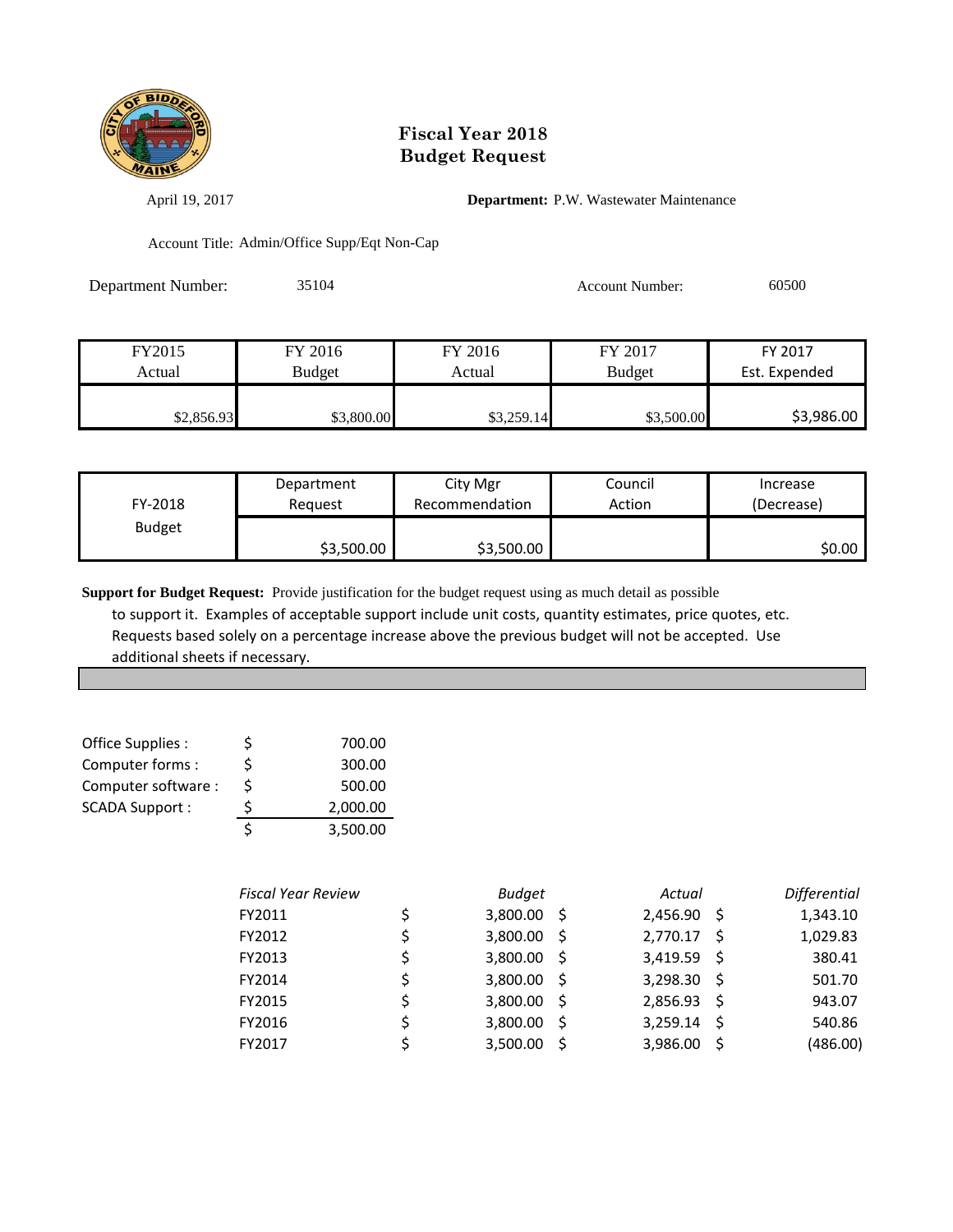

April 19, 2017 **Department:** P.W. Wastewater Maintenance

Account Title: Operating Supp/Eqt Non-Cap

| Department Number: | 35104         |            | <b>Account Number:</b> | 60501         |
|--------------------|---------------|------------|------------------------|---------------|
|                    |               |            |                        |               |
| FY2015             | FY 2016       | FY 2016    | FY 2017                | FY 2017       |
| Actual             | <b>Budget</b> | Actual     | <b>Budget</b>          | Est. Expended |
| \$7,913.93         | \$7,700.00    | \$4,931.39 | \$7,700.00             | \$7,194.00    |

| FY-2018       | Department | City Mgr       | Council | Increase   |
|---------------|------------|----------------|---------|------------|
|               | Reguest    | Recommendation | Action  | (Decrease) |
| <b>Budget</b> | \$7,700.00 | \$7,500.00     |         | (\$200.00) |

**Support for Budget Request:** Provide justification for the budget request using as much detail as possible to support it. Examples of acceptable support include unit costs, quantity estimates, price quotes, etc. Requests based solely on a percentage increase above the previous budget will not be accepted. Use additional sheets if necessary.

| Safety Boots                | \$ | 1,200.00 |
|-----------------------------|----|----------|
| Safety Equipment            | Ś  | 5,300.00 |
| <b>Medical Supplies</b>     | Ś  | 700.00   |
| <b>Industrial Chemicals</b> | \$ | 500.00   |
|                             |    | 7,700.00 |

| <b>Fiscal Year Review</b> |         | <b>Budget</b> |     | Actual      |    | <b>Differential</b> |
|---------------------------|---------|---------------|-----|-------------|----|---------------------|
| FY2011                    | \$      | 7,900.00      | \$  | 7,594.34 \$ |    | 305.66              |
| FY2012                    | \$      | 7,900.00      | \$  | 6,680.45    | S  | 1,219.55            |
| FY2013                    | \$      | 7,900.00      | \$  | 7,495.73    | \$ | 404.27              |
| FY2014                    | \$      | 7,700.00      | \$  | 8,382.44    | -S | (682.44)            |
| FY2015                    | \$      | 7,700.00      | \$, | 7,913.93    | S  | (213.93)            |
| FY2016                    | \$      | 7,700.00      | \$  | 4,931.39    | Ŝ. | 2,768.61            |
| FY2017                    | \$      | 7,700.00      | \$  | 7,500.00    | \$ | 200.00              |
|                           | Average |               | \$  | 7,214.04    |    |                     |
|                           | Median  |               | \$  | 7,500.00    |    |                     |
|                           | Max     |               | \$  | 8,382.44    |    |                     |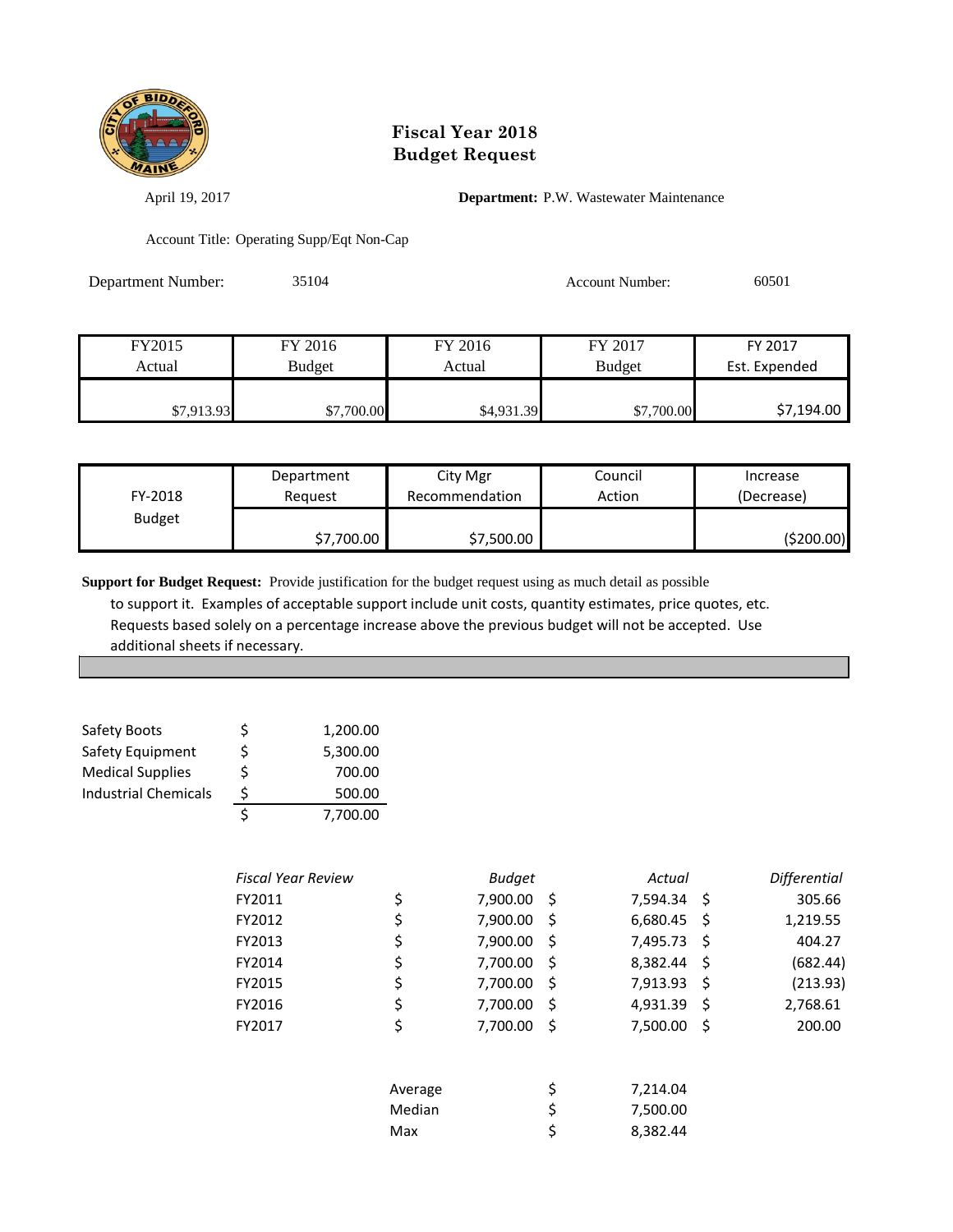

April 19, 2017 **Department:** P.W. Wastewater Maintenance

Account Title: Construction Supplies

| Department Number: | 35104         |         | <b>Account Number:</b> | 60505         |
|--------------------|---------------|---------|------------------------|---------------|
|                    |               |         |                        |               |
|                    |               |         |                        |               |
| FY2015             | FY 2016       | FY 2016 | FY 2017                | FY 2017       |
| Actual             | <b>Budget</b> | Actual  | <b>Budget</b>          | Est. Expended |

| \$37,590.66 | \$43,500.00 | \$32,195.46 | \$43,500.00 | \$42,825.00 |
|-------------|-------------|-------------|-------------|-------------|
|             |             |             |             |             |

| FY-2018       | Department  | City Mgr       | Council | Increase   |
|---------------|-------------|----------------|---------|------------|
|               | Reauest     | Recommendation | Action  | (Decrease) |
| <b>Budget</b> | \$43,500.00 | \$43,500.00    |         | \$0.00     |

**Support for Budget Request:** Provide justification for the budget request using as much detail as possible

 to support it. Examples of acceptable support include unit costs, quantity estimates, price quotes, etc. Requests based solely on a percentage increase above the previous budget will not be accepted. Use additional sheets if necessary.

Contingency needs based on upcoming maintenance projects and unplanned projects

| Pipe:          | \$ | 5,000.00  |
|----------------|----|-----------|
| Rims & Covers: | Ś  | 10,000.00 |
| Catch basins:  | Ś  | 10,000.00 |
| Manholes:      | \$ | 15,000.00 |
| $Misc.$ :      |    | 3,500.00  |
|                | ς  | 43,500.00 |

| Fiscal Year Review |         | <b>Budget</b> |     | Actual      |     | <b>Differential</b> |
|--------------------|---------|---------------|-----|-------------|-----|---------------------|
| FY2011             | \$      | 36,000.00     | -\$ | 36,875.11   | -\$ | (875.11)            |
| FY2012             | \$      | 43,500.00     | \$  | 40,493.50   | \$  | 3,006.50            |
| FY2013             | Ş       | 43,500.00     | S   | 40,655.12   | - S | 2,844.88            |
| FY2014             | \$      | 43,500.00     | \$  | 43,309.81   | \$  | 190.19              |
| FY2015             | \$      | 43,500.00     | Ŝ.  | 37,590.66   | S   | 5,909.34            |
| FY2016             | \$      | 43,500.00     | S   | 32,195.46   | -S  | 11,304.54           |
| FY2017             | \$      | 43,500.00     |     | \$42,825.00 | S   | 675.00              |
|                    | Average |               | \$  | 39,134.95   |     |                     |
|                    | Median  |               | \$  | 40,493.50   |     |                     |
|                    | Max     |               | \$  | 43,309.81   |     |                     |